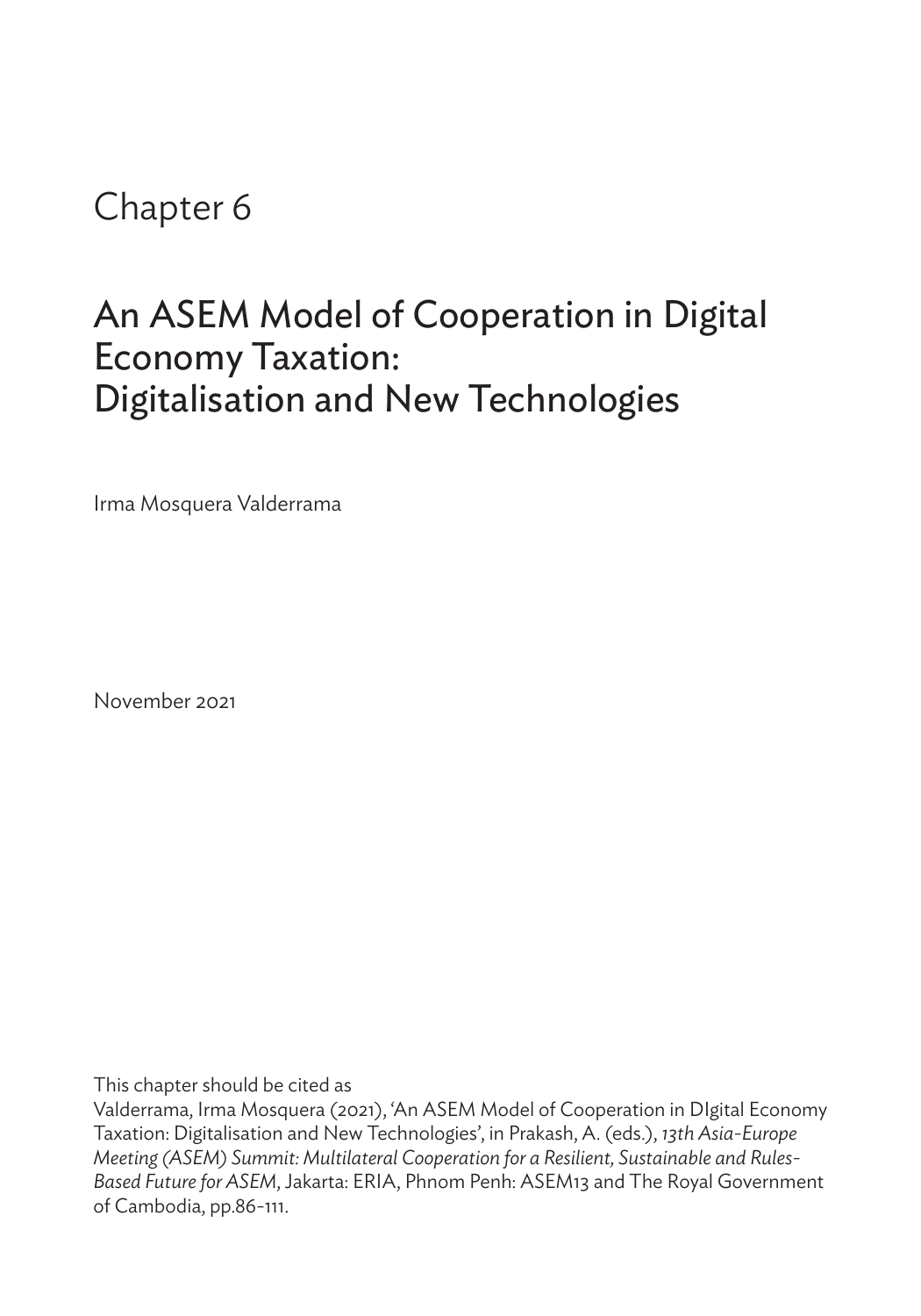# An ASEM Model of Cooperation in Digital Economy Taxation

# DIGITALISATION AND NEW TECHNOLOGIES

#### IRMA MOSQUERA VALDERRAMA

6

## Introduction

The overall aim of this chapter is to address the challenges that Asia and Europe face in digital connectivity in the field of taxation and to facilitate the exchange of best practices in the framework of Asia–Europe Meeting (ASEM) connectivity and cooperation. This chapter follows the Chair's Statement at the 2018 ASEM meeting and mainly para. 15 for addressing the need for digital connectivity through trust and confidence in the information and communications technology (ICT) environment. It also follows para. 26, which states the growing benefits from the digital economy and the need to find solutions to address the impact of digitalisation on the international tax system. These objectives are also in line with the 2030 Sustainable Development Agenda, mainly Sustainable Development Goal (SDG) 17.1 on domestic resource mobilisation and SDG 17.16 on global partnerships for sustainable development.

Digitalisation and new technologies provide new opportunities for tax administrations 'to better manage compliance, tackle non-compliance and protect their tax base' (OECD, 2019a:22). Through digitalisation, tax administrations can benefit from new information and communication technologies (e.g. artificial intelligence and data analytics methods) to process personal and business data. These technologies can increase transparency and enhance the fight against tax evasion and tax fraud. This increase in transparency can allow countries to increase domestic resource mobilisation (SDG 17.1).

An Asian Development Bank Institute report on tax and development (Araki and Nakabayashi, 2018:128) stressed the need for the exchange of views and experiences from other tax administrators that share similar challenges and problems. Therefore, the exchange of best practices between countries in a region and amongst regions (Europe and Asia), can contribute to building global partnerships for sustainable development (SDG 17.16).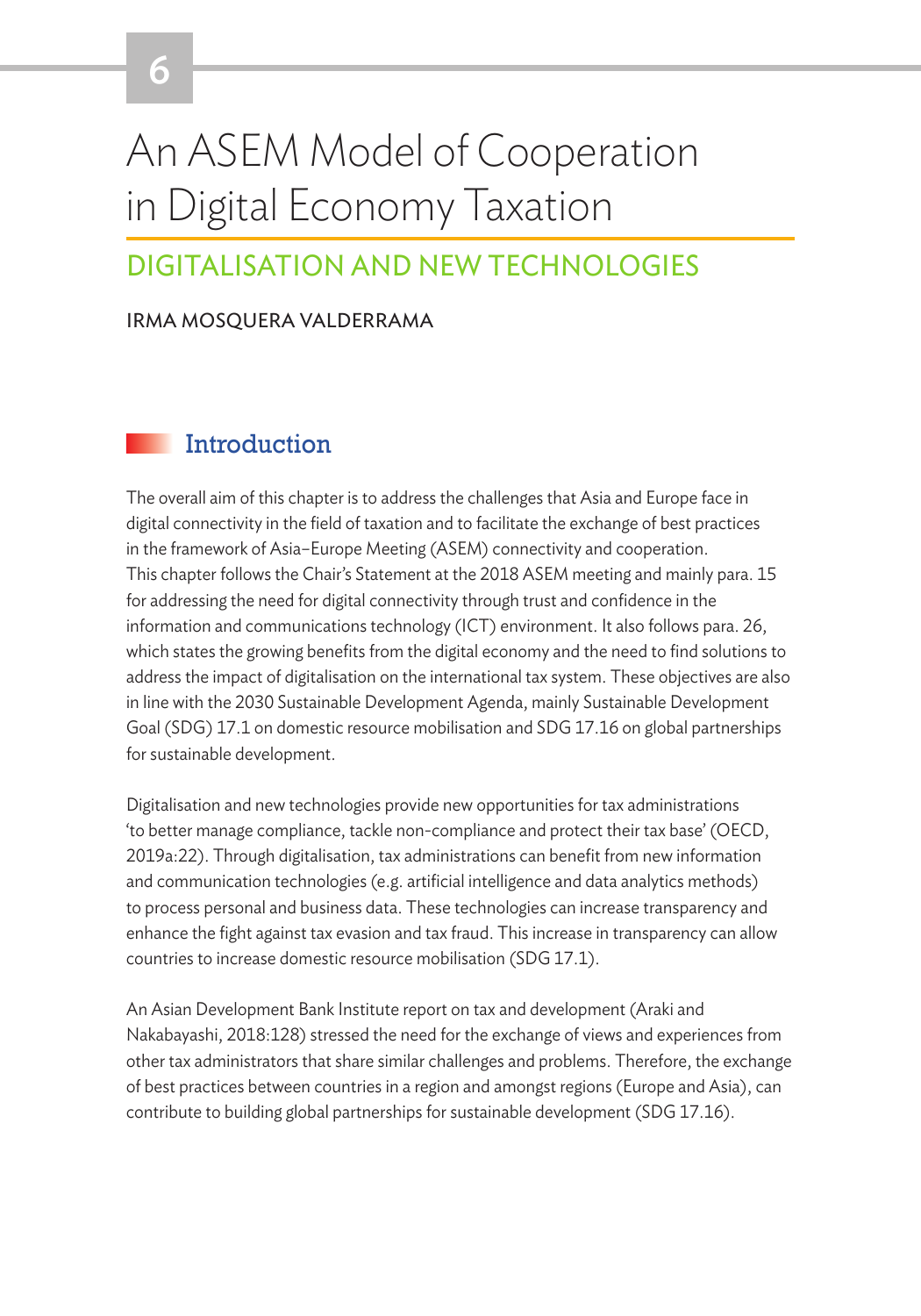This chapter is structured as follows. The first section will address digitalisation and the use of new technologies by tax administrations, including the collection of tax information by means of traditional and digital sources. The second section will address the instruments used by tax administrations to safeguard the automatic processing of personal data and protecting taxpayers' rights. The third section will conclude with some final remarks and recommendations for the ASEM Network.

# Digitalisation and the Use of New Technologies by Tax Administrations

#### Digitalisation and the Use of New Technologies

Due to the new ways of collecting tax information (i.e. digital sources), more data are now available to tax authorities, including 'transaction and income data, behavioural data generated from taxpayers' interactions with the tax administration, operational data on ownership, identity and location, and open-source data such as social media and advertising. This data can be used as individual sources or in combination to enable partial or full reporting of taxable income and to uncover under-reporting, evasion or fraud. It can also be used to better understand taxpayer behaviour, to measure the impact of activities and to identify the most effective interventions, both proactive and reactive' (OECD, 2019b:7).

This process of digitalisation is 'transforming the way in which governments can collect, process, and act on information' (Gupta et al., 2017:1) and therefore, governments should formulate and implement new policies to deal with digitalisation and taxation. To analyse the data collected, tax administrations are using new information and communications technologies (e.g. artificial intelligence and data analytics methods) to process personal and business data. These technologies can increase transparency and enhance the fight against tax evasion and tax fraud. $1$ 

<sup>&</sup>lt;sup>1</sup> For instance, Microsoft and PwC (2018) give the following examples of the way new information and communications technologies, including advanced analytics, can be used in order to:

<sup>• &#</sup>x27;set up rules to identify and filter fraudulent transactions;

<sup>•</sup> search databases of known or suspected fraudsters using data matching algorithms;

<sup>•</sup> use statistical analysis to detect cases where behavioural patterns differ from the norm;

<sup>•</sup> identify sophisticated and well-disguised fraudulent behaviour such as neural networks, decision trees, multiple regression, etc.;

<sup>•</sup> visualise the nature of relationships between individual entities; and

<sup>•</sup> identify hidden patterns and inconsistencies in unstructured data, such as claim forms or electronic invoices'. (Microsoft and PwC, 2018: 25)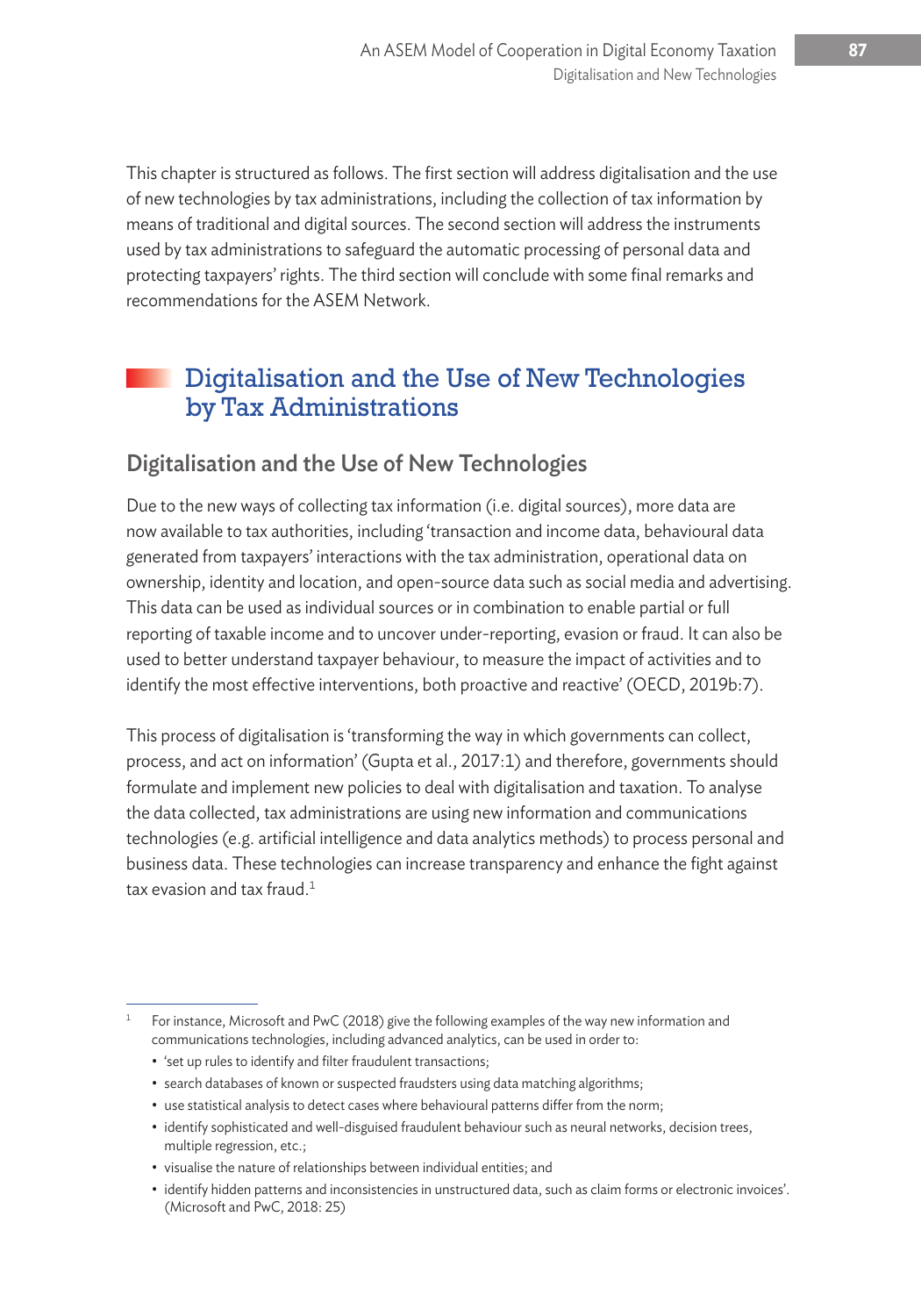As highlighted by the Asian Development Bank Institute (Araki and Nakabayashi, 2018:13), effective tax administrations in the Asia and Pacific region require the 'extensive use of information technology to gather and process taxpayer information, undertake selective checks based on risk analysis, automatically exchange information between government agencies, and provide timely information to support management decision making and tax policy formulation'. Therefore, international and regional organisations and countries in the ASEM network should be aware of the challenges that tax administrations face in order to facilitate the collection of tax information through traditional and digital sources, as well as the need for tax administrations to enhance their data management strategies and improve their digital infrastructure. These two elements will be addressed below.

## Collection of Tax Information: Traditional and Digital Sources

Tax administrations aim to increase transparency and to tackle tax fraud and tax evasion by making use of traditional and digital sources to access taxpayers' information. Some examples are the use of bilateral and multilateral agreements to exchange tax information, facilitating the exchange of transactions data through online platforms, data from digital payments and electronic invoices, and tax data from the mass media, the internet, and third parties, amongst others.

#### **Traditional sources to collect tax information**

At the international level, the standard on exchange of information, and since 2013 the standard on automatic exchange of information has facilitated the collection of information by tax administrations. The exchange of information has been widespread around the world, mainly due to countries' participation in the Global Transparency Forum $^2$  and them signing bilateral agreements (e.g. tax treaties and tax information exchange agreements) and multilateral instruments (e.g. the Multilateral Convention on Mutual Administrative Assistance in Tax Matters and the Multilateral Competent Authority Agreement for the Global Standard on Automatic Exchange of Information).

Two international developments that have also increased the amount of information exchanged are: (i) the introduction by the United States (US) of the Foreign Account Tax Compliance Act (FATCA) to exchange financial account information on US taxpayers<sup>3</sup> and

<sup>2</sup> At the time of writing (7 July 2020), the Global Transparency Forum has 161 members and 19 observers (regional and international organisations). Of the 21 Asian Partner Countries in ASEM, only four countries are not participating in the Forum (i.e. Bangladesh, Brunei Darussalam, the Lao PDR, and Myanmar).

All European countries are participating in the Global Transparency Forum.<br><sup>3</sup> FATCA is applicable for the reporting by financial institutions (i.e. banks) worldwide to the Internal Revenue Service for foreign accounts held by US taxpayers. FATCA aims to tackle offshore tax evasion and noncompliance by US taxpayers with foreign accounts. See https://www.irs.gov/businesses/corporations/ foreign-account-tax-compliance-act-fatca (accessed 7 July 2020).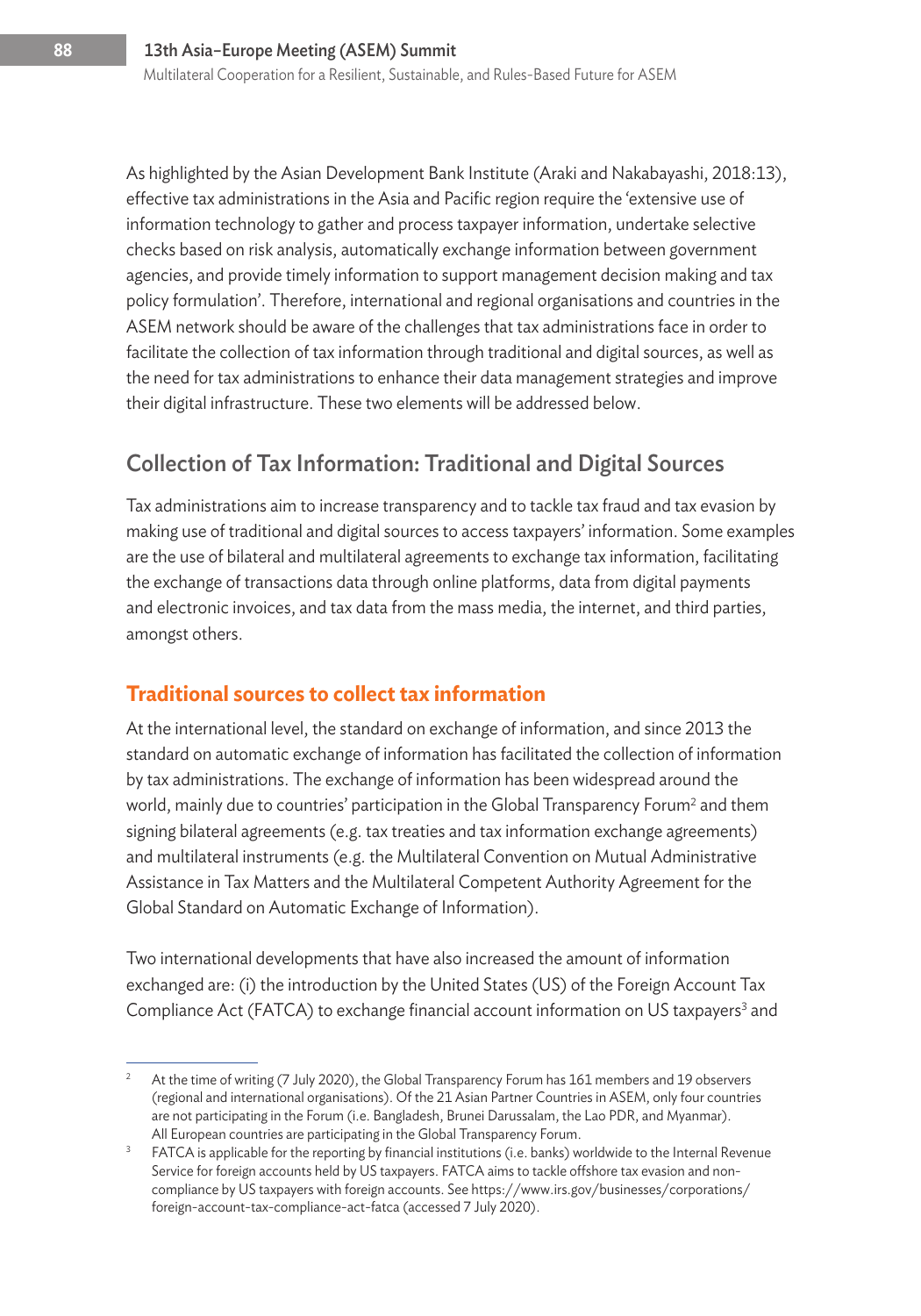(ii) the introduction of the Base Erosion Profit Shifting BEPS Project,<sup>4</sup> including three Actions that facilitate the collection and exchange of information amongst countries: Action 5 addressing harmful tax practices and exchange of rulings; Action 12 addressing mandatory disclosure for aggressive tax planning schemes; and Action 13 addressing transfer pricing documentation and country-by-country reporting.<sup>5</sup> The exchange of country-by-country reporting is now possible for countries that have activated the exchange relationship by signing a Multilateral Competent Authority Agreement (MCAA).<sup>6</sup>

At the European level, the most important instrument for facilitating the exchange of information on taxation is the Directive on Administrative Cooperation (2011/16/EU). This Directive has been amended five times to make possible (i) the automatic exchange of financial accounting information (2014/17/EU); (ii) the automatic exchange of tax rulings and advance pricing agreements (2015/2376/EU); (iii) the automatic exchange of country-by-country reports (2016/881/EU); (iv) to ensure that tax authorities have access to beneficial ownership information collected pursuant to the anti-money laundering legislation (2016/2258/EU); and (v) the automatic exchange of reportable cross border arrangements by tax intermediaries(2018/822/EU).

Furthermore, tax administrations are receiving data, for instance, following the exchange of data in joint audits between officials from two (countries) tax administrations<sup>7</sup> or in informal joint meetings to analyse taxpayer data taking place at the location of one tax administration.<sup>8</sup>

The BEPS Project was initiated by the OECD with the political mandate of the G20 with the aim to tackle base erosion and profit shifting by multinationals. The BEPS Project contains 15 Actions, and 4 of those Actions (Actions 5, 6, 13, and 14) are minimum standards. Non-OECD, non-G-20 countries can participate as members of the BEPS Inclusive Framework and commit to the implementation of the BEPS Minimum Standards. At the time of writing, the BEPS Inclusive Framework has 137 tax jurisdictions. From the 21 Asian Partner Countries in ASEM, only five countries are not participating in the Inclusive Framework (i.e. Bangladesh, Cambodia, the Lao PDR, Myanmar, and the Philippines). All European countries are participating in the BEPS

Inclusive Framework.<br>The adoption of these international tax rules and standards addressing the exchange of information and the BEPS Project have been also addressed as a favourable development for developing countries in Asia and the Pacific by Highfield (2017) in an Asian Development Bank Governance Brief.

<sup>6</sup> At the time of writing, from the 21 Asian Partner Countries in ASEM, only seven countries have not signed an MCAA (i.e. Bangladesh, Brunei Darussalam, Cambodia, the Lao PDR, Mongolia, Myanmar, the Philippines, Thailand, and Viet Nam) and European country (i.e. Bulgaria). https://www.oecd.org/tax/beps/country-bycountry-exchange-relationships.htm (accessed 7 July 2020).

 $^7$  See OECD (2017), Burgers and Criclivaia (2016), and Čičin-Šain, Ehrke-Rabel, and Englisch (2018).<br>8 This is, for instance, the case in the Netherlands, where tax administrations of several countries gather in one roo

to analyse data collected or received from the Panama Papers, Paradise Papers, or LuxLeaks, amongst others.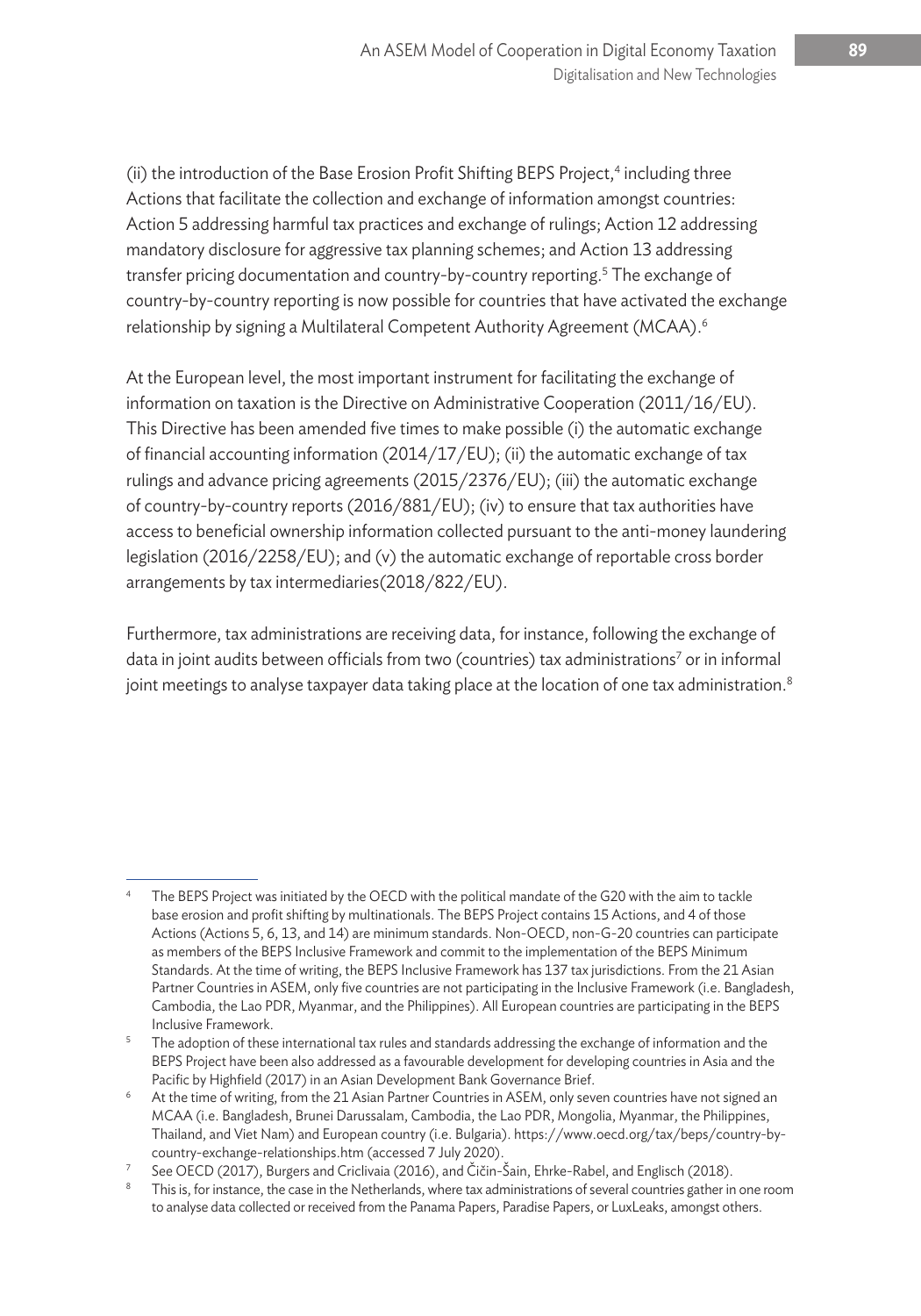New forms of cooperation (e.g. cooperative compliance [OECD, 2013, 2016a] andthe International Compliance Assurance Programme ICAP9 ) between tax administrations are being discussed following the rapid digitalisation of the economy and the emergence of new business models.<sup>10</sup>

#### **Digital sources to collect tax information**

In addition to the traditional methods of collecting information, tax administrations are making use of digital sources to access taxpayers' information. One example mentioned by the OECD (2019b:5) is the use of multi-side online platforms.<sup>11</sup> Other digital sources mentioned by Microsoft and PwC (2018) are: '(i) digital payments, electronic invoicing and connected devices (e.g. online cash-registers and point-of-sale solutions)'; (ii) 'tax data from mass media, the internet and third-party sources (e.g. banks, chambers of commerce, and stock exchange committees); (iii) digital channel and new business models (e.g. mobile platforms, messaging apps, IoT, social media and bitcoins)'. (Microsoft and PwC 2018:4–5)

At the domestic level, lawmakers or the tax administration can introduce rules to grant access to digital information and ensure that the information from digital sources is shared with the tax administration.<sup>12</sup> At the international level, the information can be exchanged amongst tax administrations provided that there is an instrument to exchange information (e.g. a treaty, tax information exchange agreement, or MCAA). In order to exchange this information, the OECD Forum on Tax Administration has designed a Common Transmission System $13$  to facilitate automatic exchange between the tax administrations for financial account information (Common Reporting Standard CRS), country-by-country reporting, and other exchanges.

<sup>9</sup> See OECD International Compliance Assurance Programme (ICAP). https://www.oecd.org/tax/forum-ontax-administration/international-compliance-assurance-programme.htm (accessed 7 July 2020).

<sup>&</sup>lt;sup>10</sup> These new forms of cooperation were addressed at the OECD Tax Certainty Day, held on 16 September 2019. Programme available at https://www.oecd.org/tax/forum-on-tax-administration/events/Tax-certainty-Day-2019-Agenda.pdf (accessed 7 July 2020).

 $11$  These platforms 'often facilitate transactions between individual sellers of goods and services to individual consumers, which occur outside the traditional business structures (e.g. in the case of marketplaces)'

<sup>(</sup>OECD, 2019b). 12 One example is the United Kingdom's initiative Making Tax Digital for VAT and Income Tax, introduced in the Finance (No. 2) Act of 2017. https://www.gov.uk/government/publications/making-tax-digital/overviewof-making-tax-digital (accessed 7 July 2020).

<sup>&</sup>lt;sup>13</sup> This system was agreed on by the 44 heads of tax administration members of the OECD Forum on Tax Administration in Beijing, 13 May 2016. As stated in the Communique: 'The cornerstone of the CTS is data security, with leading industry standards of encryption applied to each transmission' (OECD, 2016b).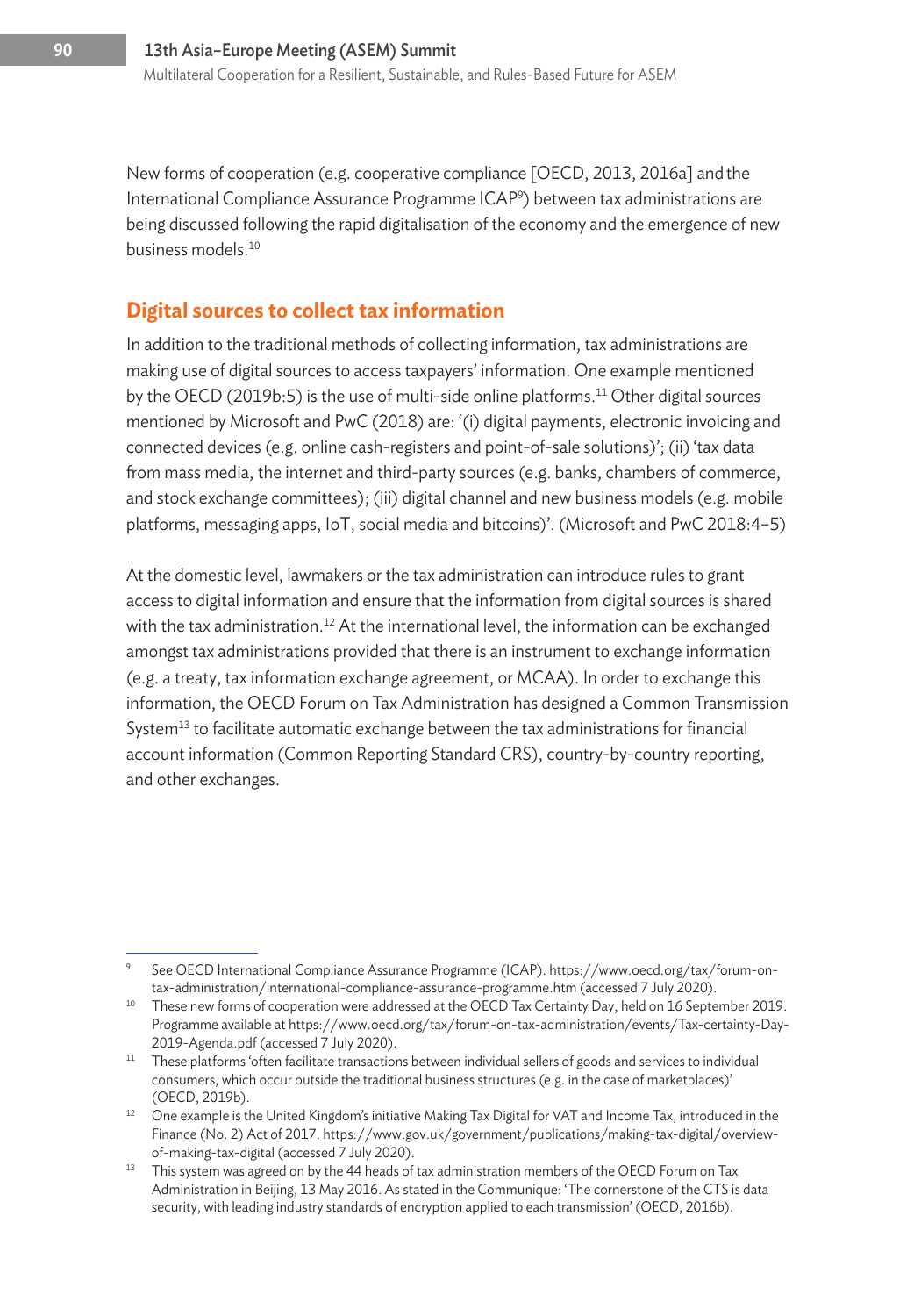However, when the information is outside the limits of the jurisdiction (e.g. information held by a third party in online platforms) or there are no rules to facilitate access to such information (e.g. Facebook, Instagram, and Twitter), $14$  access by the tax administration to these digital sources of information becomes difficult.<sup>15</sup>

To address some of these problems, the OECD (2019), in a document addressing tax and digitalisation, stated the need for unilateral and multilateral initiatives to obtain tax data on transactions facilitated through online platforms. At the national level, the OECD suggests introducing 'legislative measures which require platforms or other third parties to report payment and identification data of users and/or which allow information requests on group information, could provide tax administrations with information needed to improve compliance or to enhance selection of cases for audit' (OECD, 2019b:6).

In cases where the data are located in a jurisdiction other than the jurisdiction of the platform seller, the OECD suggests exploring the possibility of a multilateral agreement to facilitate access and exchange to such information along the lines of the Common Reporting Standard for the automatic exchange of financial accounting information. Such an agreement 'might require all platforms carrying out particular types of activity to provide information in a standardised format on platform users, transactions and income to the tax authority in their jurisdiction of residence for exchange, through appropriate legal gateways, to the jurisdiction of tax residency of the user' (OECD, 2019b:6).

# Challenges for Tax Administration

#### **International level**

The 2019 OECD Tax Administration report stated that 'tax administrations much like tax policymakers, are exposed to rapid change through the digitalisation of the economy and the emergence of new business models and ways of working. At the same time, the availability of new technologies, new data sources, analytical tools and increasing international co-operation and exchange of information are also providing new opportunities for tax administrations to better manage compliance, tackle non-compliance and protect their tax base' (OECD, 2019a:22).

In the past, the mining of social media by the IRS has been addressed by scholars. See Houser and Sanders (2017). In December 2018, the IRS National Office of Procurement made a request to Facebook, Instagram, and Twitter to access their social media to identify tax cheaters. https://qz.com/1507962/the-irs-wants-to-use-facebookand-instagram-to-catch-tax-evaders/ (accessed 7 July 2020).

<sup>&</sup>lt;sup>15</sup> In Asia, one exception is Singapore, since the tax administration (Inland Revenue Authority) uses social network analysis to identify risks and to select cases for audit. See OECD (2017:75–76). In Europe, two exceptions are France and the Netherlands, which have introduced rules that give the power to tax authorities to gather taxpayer data through artificial intelligence tools that operate in an automated manner: in France, article (art.) 154 2020 Budget Bill and in the Netherlands arts. 7:4 and 8:42 of the General Administrative Law. However, these have been disputed in courts: see in France, the Constitutional Council ruling of 27 December 2019 Decision No. 2019-796 DC, and in the Netherlands, Supreme Court decision of 4 May 2018 (BNB 2018/164) and of 17 August 2018 (BNB 2018/182). See Offermans (2020) and Calderon and Ribeiro (2020).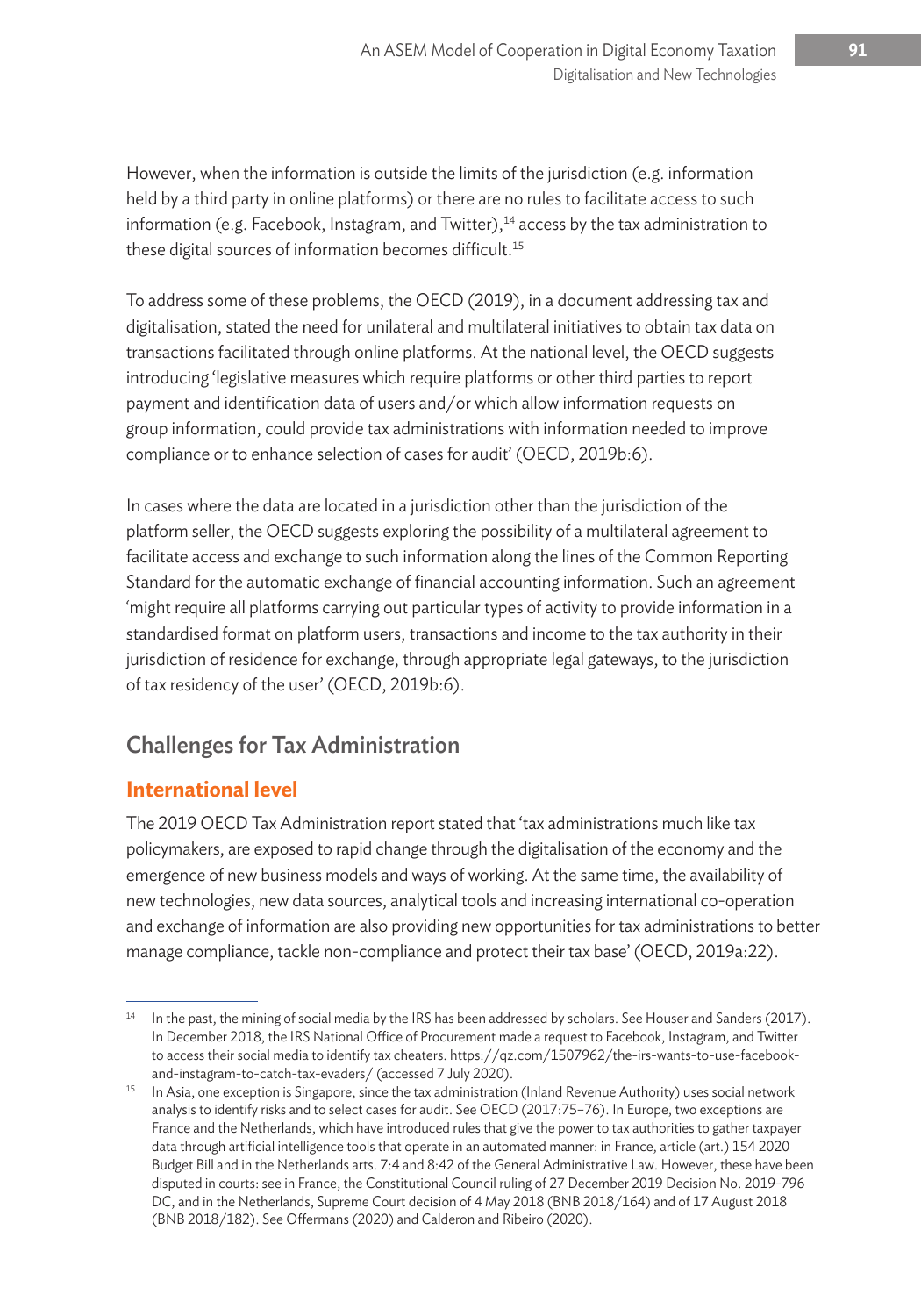The 2018 Summit of the Regional Network of Tax Administrations (the Inter-American Centre of Tax Administrations ['CIAT'] and the Intra-European Organization of Tax Administrations ['IOTA']) has also addressed some of the challenges faced by tax administrations, mainly the need to enhance tax transparency in the digital era, the need to use new technologies to enhance tax compliance and tax collection, and the need to exchange best practices.

Examples of best practices are (i) the use digital tools to simplify the exchange of information and the use of new analytical methods, such as statistical analysis to identify tax risks (for instance in country-by-country reporting in Germany); (ii) the development of several changes to data transmission (e.g. Switzerland referring to the use of XML uploads on the Federal Tax Administration [FTA] Portal Suisse Tax) online and via web services (M2M Communication); and (iii) the use of technology to improve tax control (e.g. the development of big data tools in Spain).<sup>16</sup> More recently, in October 2019, the experience of countries in the use of new digital technologies and big data (Chile and Mexico) and artificial intelligence (Canada) were presented at the CIAT Technical Conference.<sup>17</sup>

The exchange of best practices at the 2018 Summit was facilitated by CIAT and IOTA between countries in the North American, Central America, South America, Asian and European regions. From the 21 Asian Partner countries in ASEM, only India and Russia presented some best practices (i.e. India on the use of an internal system to collect financial information, and Russia on cash register reforms using data analytics) (CIAT and IOTA, 2018). At the 2019 CIAT Technical Conference, from the 21 Asian Partner countries in ASEM, only India presented, mainly addressing the use of data analysis and business intelligence to target the lack of reporting in the informal economy.<sup>18</sup>

Therefore, it is recommended for countries in Asia to also participate actively in these types of meetings or to organise their own meetings in Asia. For instance, in the Belt and Road Initiative Tax Administration Cooperation Forum (BRITACOF) conference scheduled for May 2020 (postponed to May 2021<sup>19</sup>) in Kazakhstan, in the framework of the Belt and Road Initiative Tax Administration Cooperation Mechanism (BRITACOM), $^{20}$  one of the topics to be addressed is the digitalisation of tax administrations.

<sup>&</sup>lt;sup>16</sup> Some of the challenges have been addressed by the CIAT-IOTA Tax Summit (CIAT and IOTA, 2018).

<sup>&</sup>lt;sup>17</sup> Section 3.2, presentation on 10 October 2019, available at https://www.ciat.org/ciat-2019-technicalconference/?lang=en (accessed 7 July 2020).

<sup>&</sup>lt;sup>18</sup> Presentation on 8 October 2019, available at https://www.ciat.org/ciat-2019-technical-conference/?lang=en.

<sup>19</sup> This conference has been postponed due to COVID-19. http://www.chinatax.gov.cn/eng/n4260854/ c5149476/content.html (accessed 7 July 2020).

<sup>&</sup>lt;sup>20</sup> China launched BRITACOM in order to deal with some of these challenges and also to address the implementation of the Belt and Road Initiative. BRITACOM has 34 member countries and 11 countries as observers from different regions (e.g. Asia, Africa, Europe), plus one non-profit (academic) organisation. http://www.chinatax.gov.cn/eng/n4260869/c5112279/content.html (accessed 7 July 2020). On the role of BRITACOM, see Sampson, Wang, and Mosquera Valderrama (forthcoming).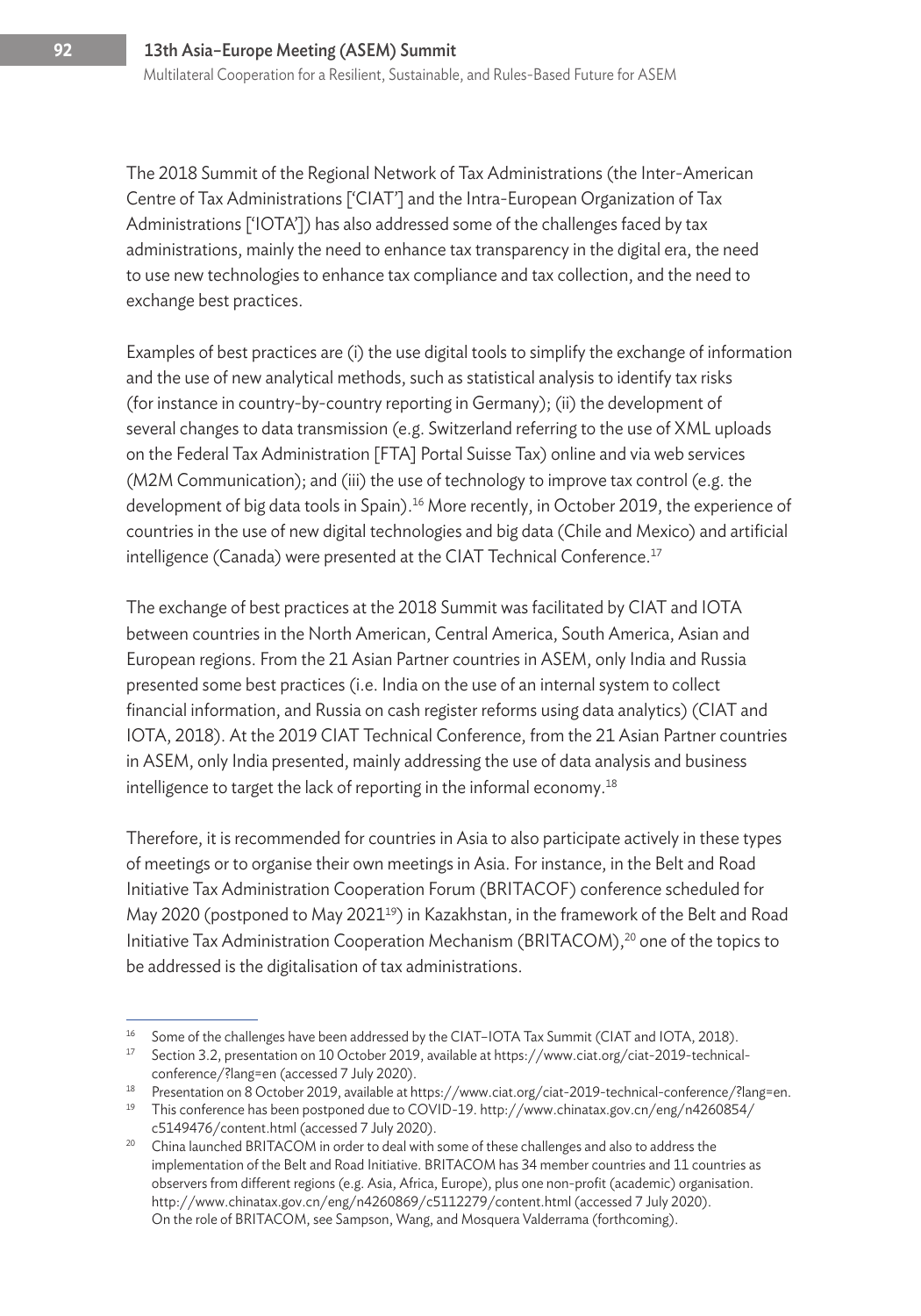For this purpose, the International Chamber of Commerce (ICC, 2020) drafted a report to provide a business perspective on the digitalisation of tax administrations. The report introduces some principles for digitalisation to ensure that digital systems are designed and operated in a way that considers the need for balance between the legitimate interests of governments and businesses (ICC, 2020:2–3). In addition, the report addresses the prerequisites for a successful digital transformation from a business perspective (i.e. data security, system requirements, data availability, the reasonable use of data, transparency, taxpayers' identity, and consistency) (ICC, 2020: 5–7).

Another framework that can be used is that of the Annual Meeting of the Study Group on Asian Tax Administration and Research (SGATAR).<sup>21</sup> For instance, the 49th SGATAR (2019) Annual Meeting addressed the challenges of digitalisation for tax administrations in Asian countries.<sup>22</sup> One of the recommendations of the meeting was for tax administrations to enhance their modernisation, 'including cultural and change management, managing and handling big data, focusing on identity management, working with partners to provide software to taxpayers, preparing for workforce transformation which is in line with the technology development' (SGATAR, 2019).

#### **European level**

At the European level, in September 2018, the countries of the European Union (EU) created the Tax Administration European Union Summit (TADEUS). TADEUS is the yearly summit by the heads of tax the administrations of the EU countries and the EU Commission Directorate General Taxation and Customs Union (DG TAXUD) to address the common challenges of digitalisation and globalisation. The aim is to enhance cooperation in several areas, including addressing the digital economy and the digitalisation of tax authorities and managing IT systems and resources (Statement TADEUS Plenary Meeting 17–18 September 2019). For this purpose, several projects have been initiated. For instance, regarding new technologies, one project is the digital and data project led by Finland on reporting requirements for the sharing and gig economy (Statement TADEUS Plenary Meeting 17–18 September 2019:2,3).

In the 17–18 September 2019 meeting, the heads of the tax administrations acknowledged the legislative changes and the level of administrative cooperation that will require new IT developments and investment in trans-European electronic systems.

<sup>&</sup>lt;sup>21</sup> SGATAR is an organisation of tax administrations in the Asia-Pacific region founded in 1970. The current members include Australia, China, Hong Kong, Indonesia, Japan, the Republic of Korea, Macao, Malaysia, Mongolia, New Zealand, Papua New Guinea, the Philippines, Singapore, Taiwan, Thailand, and Viet Nam (http://sgatar.org/category/focus/).

<sup>&</sup>lt;sup>22</sup> In addition to member countries, international organisations (e.g. the OECD, World Bank, and the IMF), and regional tax administration networks (e.g. CIAT) also participated in the annual meeting.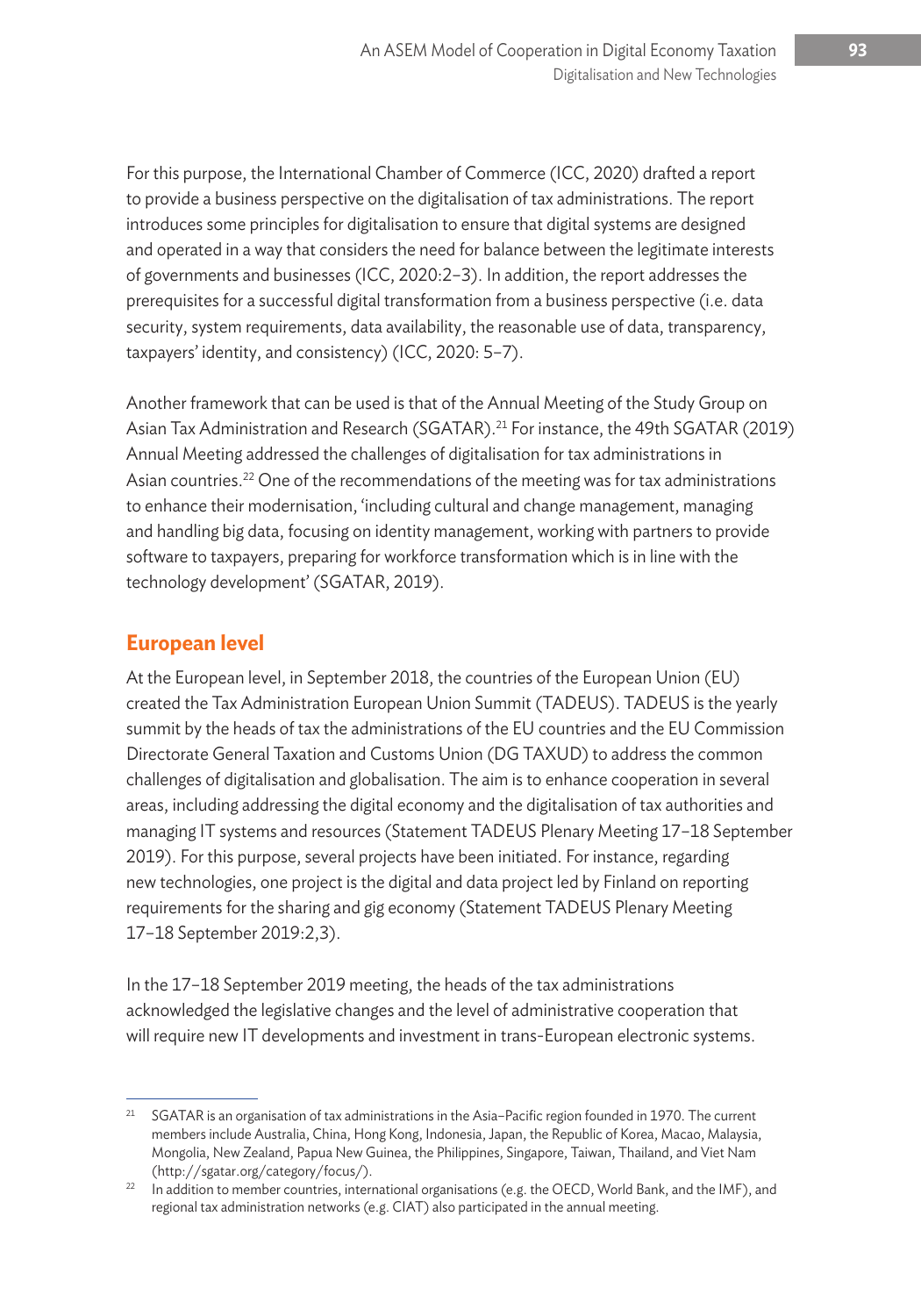Therefore, one of the outcomes of the meetings was the need to align the development of the EU common or interoperable information technology systems and to set up 'a coordination process based on consensus, in the form of a multi-annual plan, under the coordination of TADEUS'. (Statement TADEUS Plenary Meeting 17–18 September 2019:3).

Finally, countries are also seeking other ways to cooperate. One example is Belgium, the Netherlands, and Luxembourg (BENELUX), which decided in 2001 to introduce a new system, Transaction Network Analysis, to tackle value-added tax fraud automatically in the Benelux area.<sup>23</sup> This Transaction Network Analysis has been recently adopted by the EU Commission as the new system to tackle VAT fraud in the EU. (Press release 15 May 2019)

More recently, and in order to tackle tax evasion and tax fraud BENELUX countries signed a new agreement (memorandum of understanding MOU) on 10 October 2019<sup>24</sup> that facilitates the automatic exchange of information between countries including not only traditional but also digital sources and digital projects such as FIC.net<sup>25</sup> (MOU Benelux, 10 October 2019:3).

In this process of digitalisation, tax administrations need to have data management strategies and proper digital infrastructure. These two elements will be explained below.

# Data Management Strategies and Digital Infrastructure

#### **Data management strategies**

The data management strategy should be a long-term strategy that focuses not only on descriptive analytics (for diagnostics) but also on predictive and prescriptive analytics (Microsoft and PwC, 2018). Predictive analytics 'provide information on likely future outcomes or resource maintenance schedules' whereas prescriptive analytics 'calculate expected outcomes and help recommend the best course of action for decisions such as changing a tax regulation. This form of insight often includes the use of artificial intelligence (e.g. cognitive, context aware) and augmented analytics and optimisation (e.g. pervasive, automation)'. (Microsoft and PwC, 2018:9)

Regarding artificial intelligence, the Canadian Revenue Authority shared its experience in a 2019 presentation made in the framework of the CIAT Technical Conference.

 $23$  This analysis will use 'data mining software with which smart algorithms can quickly uncover suspicious transactions that indicate a VAT carousel' (Vat Update, 2019).

<sup>24</sup> https://www.benelux.int/files/6015/8098/4521/MoU\_fraude\_fiscale\_10.10.2019-NL.pdf (accessed 7 July 2020).

 $25$  FCInet is a non-commercial (government developed) decentralised computer system that enables FCISs (Financial and/or Criminal Investigation Services) from different jurisdictions to work together while respecting each other's local autonomy. https://www.fcinet.org/index.php/what-is-fcinet/ (accessed 7 July 2020).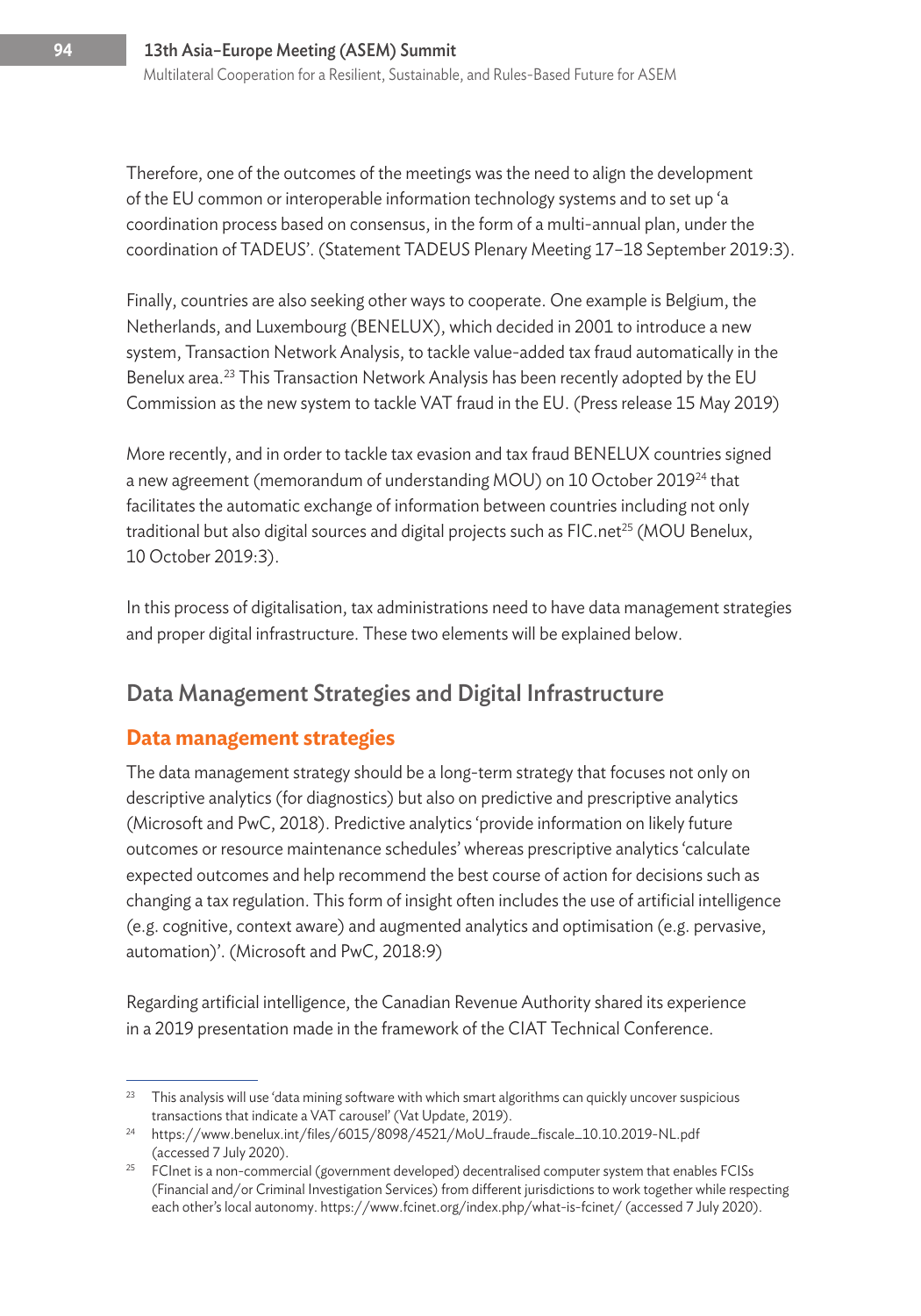For the Canadian Revenue Authority, artificial intelligence results in (i) advanced insights from big data for network analysis, association analysis, and clustering analysis; (ii) prediction systems including tree-based algorithms, neural networks, and regression algorithms; (iii) anomaly detection including outlier detection algorithms, and (iv) natural language understanding for text-voice understanding and the mining of unstructured data.<sup>26</sup>

The Canadian Revenue Agency addressed some of the ways that artificial intelligence has been used by them: chatbots to improve service, neural networks to generate risk scores for small and medium-sized enterprises, predictive systems to detect offshore non-compliance, predictive models to optimise debt resolution, unsupervised clustering to measure the potential of corporate income tax non-compliance, and data engineering to achieve 360-degree views of taxpayers (network analysis).

In light of the above, it can be argued that access to digital sources and the use of new technologies including a data management strategy can provide tools for tax administration to increase transparency and fight tax evasion and tax fraud by detecting risks, predicting behaviours, and carrying out intelligent audits. However, one of the challenges for countries to benefit from these data management strategies is to introduce changes to the infrastructure of the tax administration as explained below.

#### **Infrastructure**

Tax digitalisation requires changes to the infrastructure, which can be difficult to achieve by countries with limited (personnel or budget) resources, mainly developing countries (Debelva and Mosquera Valderrama, 2017). Developing countries may have a large informal untaxed sector and, therefore, it becomes difficult to obtain (and/or update) information from individuals and/or businesses.27

One positive remark, as mentioned by Krishna, Fleming, and Assefa (2017) is that in this new era of technology, developing countries can build their digital infrastructure from scratch and are not constrained by 'older 'legacy' systems in the developed world.

<sup>26</sup> Presentation available at Section 3.2. https://www.ciat.org/ciat-2019-technical-conference/?lang=en (accessed 7 July 2020).

 $27$  As stated by Kanbur (2017): 'Clearly, the most obvious entry point is the potential of the digital revolution to reduce information costs in targeting. Biometrics and identification of individuals is often put forward as the solution to the information problem in targeting. However, what fine targeting needs is not just unique identification of individuals, but detailed information allowing computation of income or consumption and, thus, identification as poor. Further, this computation needs to be updated annually if the program is to continue to be finely targeted. In small, developed, and highly formalized economies, such as Finland's, such income information is already digitized and linked in to other national databases, and the use of such information is not a problem. But in a developing country with a large informal untaxed sector it is not clear how exactly digitalization can help, at least not for many years to come. And it does not seem that informality is declining sharply or at all in many developing countries'.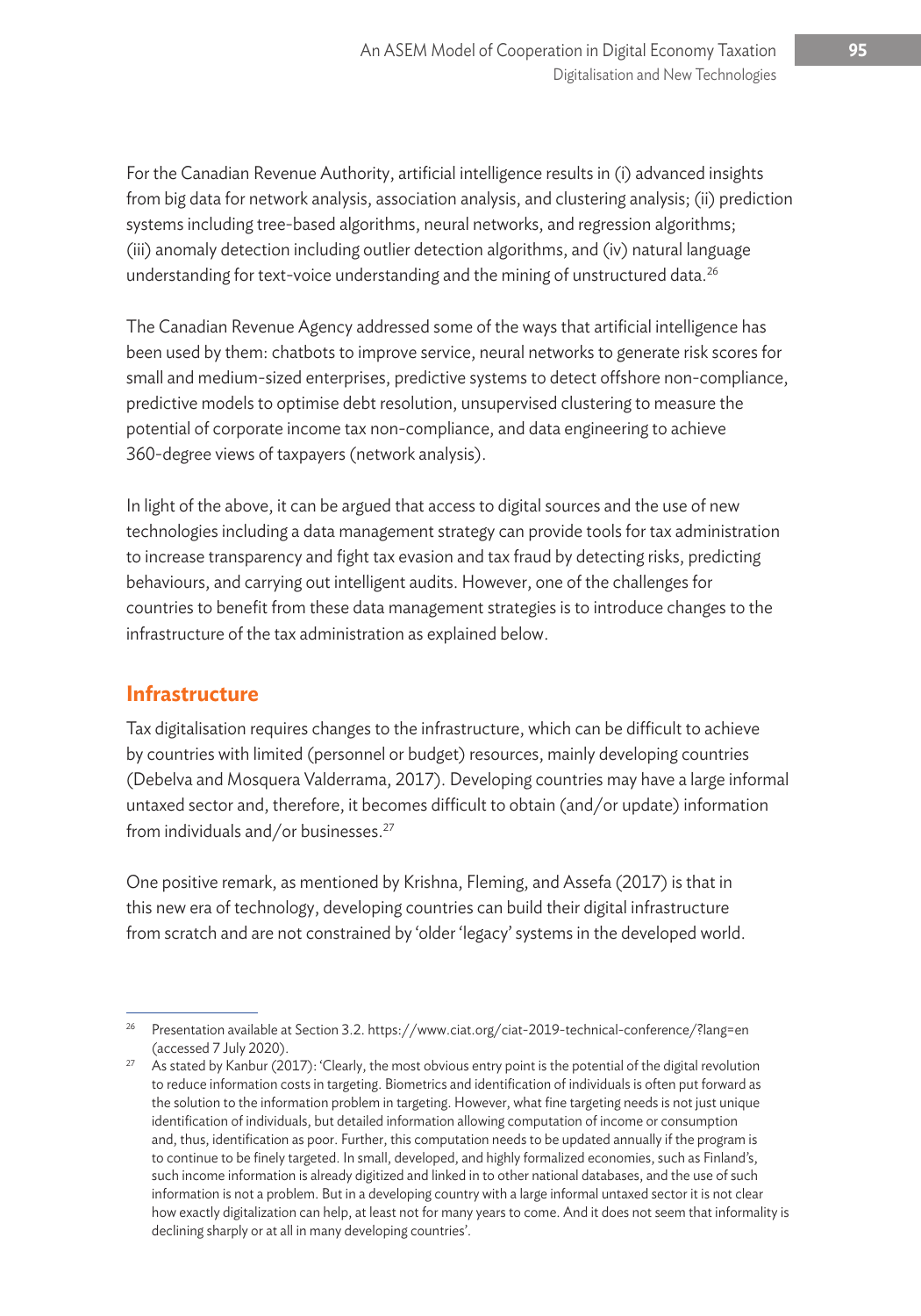Therefore, they can 'choose to build out a modern infrastructure, underpinned by blockchain and cognitive computing, rather than retrofit equipment that may be several decades old' (Krishna, Fleming, and Assefa, 2017:182).

Furthermore, some tax administrations, even though having resources, may be cautious to advance digitalisation 'given the potential costs of mistakes. Foremost amongst these is the risk to revenue, damage to reputation, and potential reduction of tax morale. The digitalisation of tax administration is technically complex given the volume of activity the system will have to accommodate and the importance of security and absence of errors. The required quality standards will be achieved only through extensive technical and functional testing. Any system inadequately tested will quickly fall into disrepute, with potentially significant financial and reputational costs' (Chen, Grimshaw, and Myles, 2017:114).

To sum up, data are collected from traditional and digital sources, and this data can be used by tax administrations to increase transparency and to tackle tax evasion and tax fraud. However, countries should introduce new instruments (domestic rules and international agreements) for providing access to digital sources and the exchange of digital data. Access to tax data and the use of big data<sup>28</sup> can help to optimise risk detection and to carry out intelligent audits with the use of data analytics. In order to achieve these objectives, tax administrations should have a long-term strategy for the analysis of the data and to make use of diagnostic, predictive, and prescriptive analytics. The following section will address instruments to safeguard taxpayers' rights in this new era of digitalisation.

# Instruments to Safeguard the Automatic Processing of Personal Data and Protect Taxpayers' Rights

#### Collection of Personal and Business Data

In general, data collected include personal data (i.e. information relating to an identified or identifiable individual including genetic data and biometric data<sup>29</sup>) and business data (i.e. information related to the operation of a business, including trade secrets<sup>30</sup>). These data can be regarded as taxpayer data, and therefore, protected under the rules of secrecy and confidentiality available in the constitution and/or tax laws of a country.<sup>31</sup>

<sup>28</sup> The term big data 'usually identifies extremely large data sets that may be analysed computationally to extract inferences about data, patterns, trends and correlations' (Mantelero, 2017).

<sup>&</sup>lt;sup>29</sup> Example of biometric data are fingerprints, iris scans, and DNA. These data are protected as a special category of personal data in art. 9 General Data Protection Regulation (GDPR) Art. 9 states that 'processing of personal data revealing racial or ethnic origin, political opinions, religious or philosophical beliefs, or trade union membership, and the processing of genetic data, biometric data for the purpose of uniquely identifying a natural person, data concerning health or data concerning a natural person's sex life or sexual orientation shall be prohibited'.

<sup>30</sup> On trade secrets, see D'souza (2019).

<sup>&</sup>lt;sup>31</sup> See Mosquera Valderrama et al. (2017). See also Debelva and Mosquera Valderrama (2017).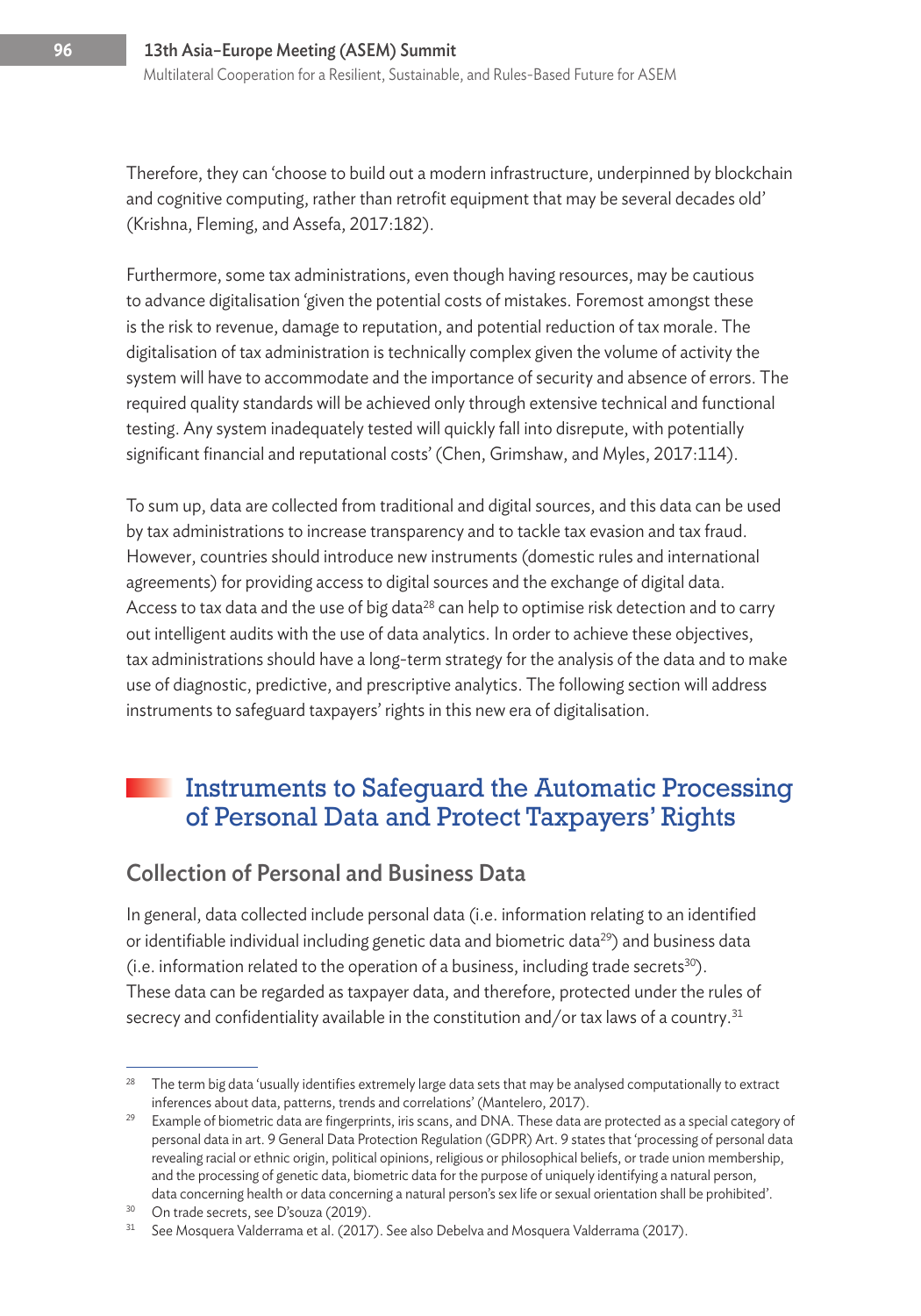In this new digital tax administration era,  $32$  countries should guarantee the rule of law in the processing of personal and business data. Hence, the following questions should be addressed by tax administrations collecting and processing data: (i) Who has the taxpayers' data? (ii) Are the taxpayers' data properly collected, stored, and monitored? (iii) Is the processing of the taxpayers' data allowed? (iv) Who owns the taxpayers' data? (Mosquera Valderrama, 2019).

As rightly mentioned in the Asian Development Bank Institute's report on tax administrations, in order to enhance voluntary compliance, 'revenue bodies must be seen to operate in a manner that instills a high level of mutual trust, respect and confidence amongst its taxpayer population. This can only be achieved where there are recognition and acceptance of a basic set of taxpayer's rights and obligations' (ADB, 2018:26). Therefore, countries should also take into account instruments to safeguard taxpayers' rights in the collection, exchange, and processing of information by tax administrations.

To enhance voluntary tax compliance, taxpayers need to know that tax is being paid by all, including wealthy tax individuals and multinationals, and that the data collected are being used for legitimate (tax purposes) and in accordance with the rule of law. Therefore, the increase in transparency and the use of new technologies need to take into account (i) safeguards for the automatic processing of data, including big data (Van Hout, 2019), and (ii) taxpayers' rights, including the right to confidentiality, secrecy, and privacy. Some of these safeguards for the protection of data in the automatic processing of data have already been addressed.<sup>33</sup>

# Taxpayers' Rights in Asia

Taxpayers' rights in Asia (e.g. the right to privacy, confidentiality, and secrecy) have been addressed in a very succinct way by international and regional organisations. These rights have been left to the rules of the country, which may decide to introduce or not introduce privacy laws or specific taxpayer rights either in the law or in administrative regulations.

 $32$  Another element in this digital tax administration era is the incorporation of digital technology in the interaction between tax administration and taxpayers e.g. pre-populated tax returns, e-filing, and e-services, etc. See Microsoft and PwC (2018).

<sup>&</sup>lt;sup>33</sup> According to Debelva and Mosquera Valderrama (2017), the following safeguards should be introduced for the exchange of information, including the automatic exchange of information: (1) similar data can be received from the receiving state reciprocity, (2) the receiving state ensures the adequate protection of confidentiality and data privacy that is guaranteed by a follow up by the supplying state to guarantee the respect of such confidentiality in the receiving state, (3) the exchange is adequate, relevant, and not excessive in relation to the purpose or purposes for which they are processed, (4) the sending of data does not constitute an excessive burden for the tax administration that lacks the administrative capacity or technical knowledge to develop a secure electronic system to exchange data, and (5) the principle of accuracy, stipulating that the data controller has the duty to carry out regular checks of the quality of personal data (Debelva and Mosquera Valderrama, 2017).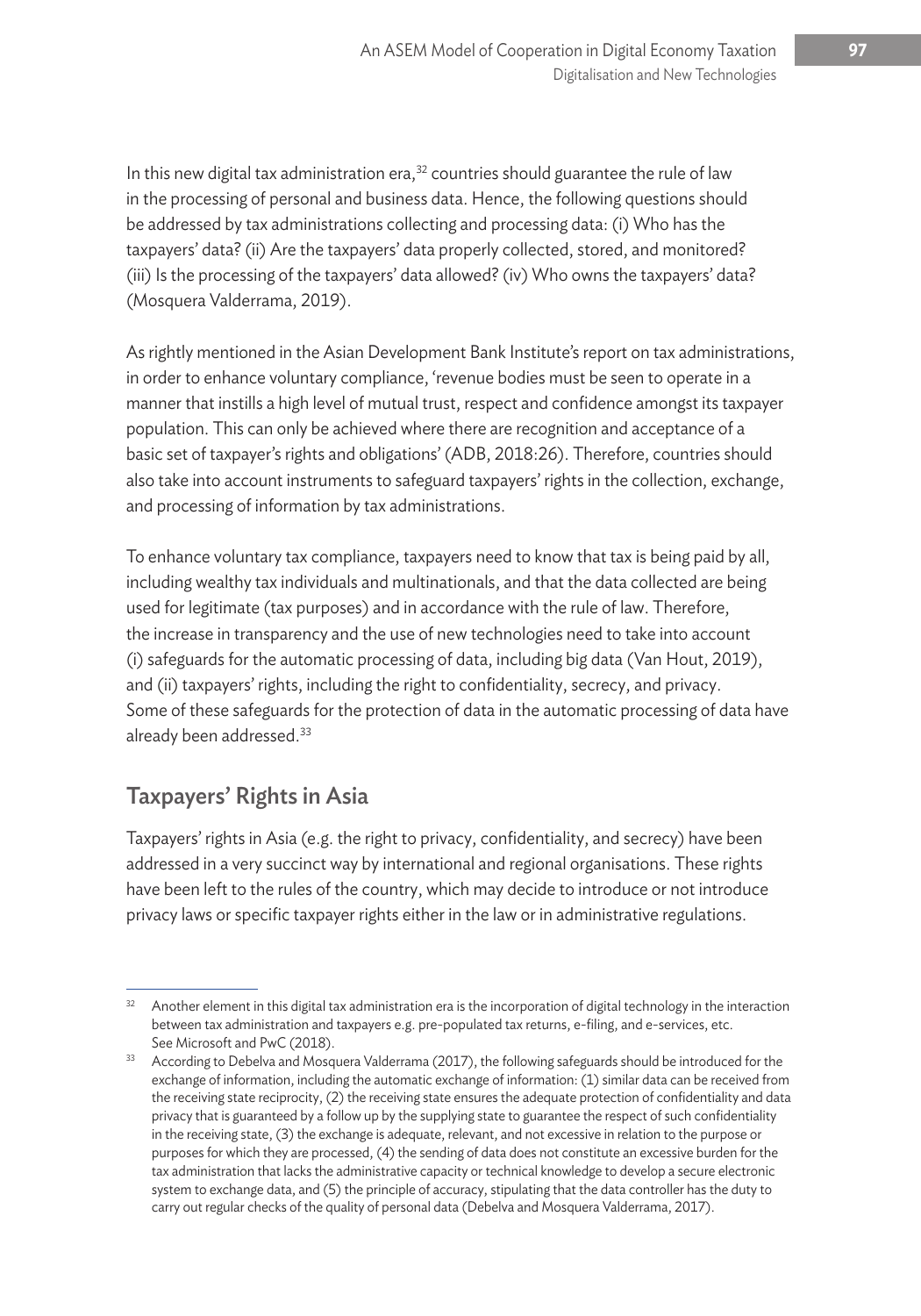Some examples that can illustrate this are the Asian Development Bank Institute reports (ADB, 2018 and ADB, 2020), which present a comparative study of the tax administrations in Asia and the Pacific. These reports do not specify the challenges faced by countries in protecting taxpayers' rights for the use of digital technologies and the automatic processing of personal data. Instead, reference is made to documents by the OECD and other international organisations. As far as we are aware, a comparative study on taxpayers' rights in Asia on the exchange of information and digitalisation has not yet been made.<sup>34</sup>

In the 2018 report, reference is made to the 2003 OECD document on Taxpayer Rights and Obligations (OECD, 2003). In addition, the 2018 report, mainly based on international organisation surveys (International Monetary Fund IMF, 2007; OECD, 2017), provides a short comparison of the use of legislative or administrative rules introducing taxpayers' rights (ADB, 2018:38–39). According to this comparison, from the 28 Asia and Pacific countries analysed in 2018, only five countries did not have rights set out in laws or statutes or developed by a revenue body (i.e. Hong Kong, Japan, Papua New Guinea, Myanmar, and Singapore) (ADB, 2018:39).

The 2020 report does not address the challenges mentioned above, nor does the report provide an updated overview of the 28 Asia and Pacific countries mentioned above. The 2020 report refers to common elements in taxpayer charters available in Asia and Pacific countries (based on the report author's own compilation [Highfield and Chooi]) (ADB, 2020:105).35 The 2020 report also refers to the collaborative project of Tax Consultants in Asia, Europe<sup>36</sup> and the Society of Trust and Estate Practitioners to develop a Model Taxpayer Charter (Cadesky, Hayes, and Russell, 2015). Finally, the 2020 report focuses on access to rulings and dispute rights in Asia and the Pacific (ADB, 2020:103).

<sup>&</sup>lt;sup>34</sup> However, some Asian countries, e.g. China, India, the Republic of Korea, and Taiwan, have been addressed in the IBFD Observatory on the Protection of Taxpayers' rights. This observatory monitors developments concerning the effective protection of taxpayers' fundamental rights. Information observatory available at https://www.ibfd.org/Academic/Observatory-Protection-Taxpayers-Rights (accessed 7 July 2020).

<sup>&</sup>lt;sup>35</sup> The elements of charters mentioned are statement of intent, statement of mutual obligations, taxpayers' rights, taxpayers' obligations, and details of rights and obligations. These elements do not consider taxpayers' rights in digitalisation. 36 In Europe, Confédération Fiscale Européenne (CFE); in Asia, Asia Oceania Tax Consultants' Association

<sup>(</sup>AOTCA). Text Charter available at http://www.taxpayercharter.com/index.asp (accessed 7 July 2020).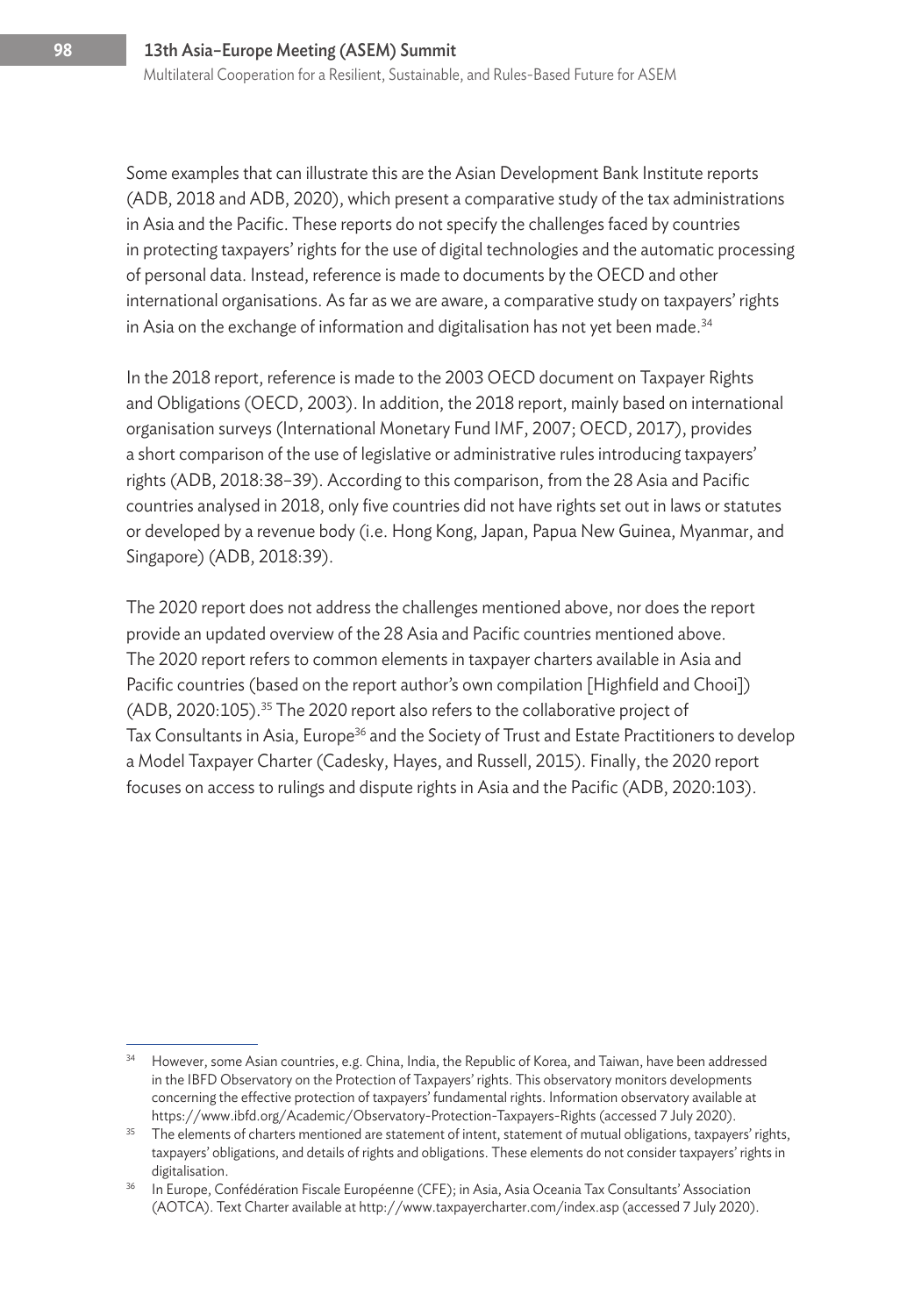# Instruments for Data Protection and Privacy

At the international level, taxpayers' data may be protected by the 1981 (and its Protocol 2001 and 2018) Council of Europe Convention on the Automatic Processing of Personal Data, open for ratification to member countries of the Council of Europe and third countries (outside the Council) that can be made applicable for taxation.<sup>37</sup> Some countries have also signed bilateral agreements (e.g. the EU-US Privacy Shield<sup>38</sup>).

At the regional level, two EU instruments should be mentioned: the 2016 Directive (EU, 2016a) and the Regulation on Data Protection (in force since May 2018) (EU, 2016b). The 2016 Directive replaced the 1995 Data Protection Directive. Other regional agreements are (i) the 2005 Asia–Pacific Economic Cooperation (APEC) Framework, which introduced information privacy principles<sup>39</sup> and (ii) the 2010 Supplementary Act on Personal Data Protection within the Economic Community of West African States (ECOWAS).<sup>40</sup>

From the above-mentioned instruments, research carried out by Greenleaf shows that the 1995 Data Protection Directive has been used extensively by countries outside Europe, including by countries in Asia and the Pacific.<sup>41</sup> According to Greenleaf, the APEC framework has not been extensively used even though it was presented as an alternative to EU standards by non-EU countries, such as the United States, Australia, Canada and Mexico (Greenleaf, 2012:75). Some of the reasons argued by Greenleaf are, for instance, 'almost no evidence of adoption of its principles in legislation in the region; little increase in self-regulatory initiatives (there are privacy seals in Mexico, Viet Nam, and Japan, but they are of questionable value)' (Greenleaf, 2012:75) amongst others.

 $37$  On the history of the convention, see Greenleaf (2014a).<br>38 The EU–US Privacy Shield decision was adopted on 12 July 2016 (European Commission 2016) and the Privacy Shield framework became operational on 1 August 2016. This framework protects the fundamental rights of anyone in the EU whose personal data are transferred to the United States for commercial purposes. Information is available at the website of the EU Commission. https://ec.europa.eu/info/law/law-topic/dataprotection/data-transfers-outside-eu/eu-us-privacy-shield\_en (accessed 7 July 2020).

 $39$  This framework also provides for 'information privacy principles being (1) preventing harm, (2) providing notice, (3) collection limitations, (4) use of personal information,(5) mechanisms to exercise choice, (6) integrity of personal information, (7) security safeguards, (8) access and correction, (9) accountability' (Debelva and Mosquera Valderrama (2017:369). The content of the APEC Privacy Framework is available at http:// www.apec.org/Groups/Committee-on-Trade-and-Investment/~/media/Files/Groups/ECSG/05\_ecsg\_ privacyframewk.ashx (accessed 7 July 2020).

See ECOWAS website: https://ccdcoe.org/organisations/ecowas/ (accessed 7 July 2020). Text of the agreement is available at http://www.tit.comm.ecowas.int/wp-content/uploads/2015/11/SIGNED-Data-Protection-Act.pdf (accessed 7 July 2020).

<sup>&</sup>lt;sup>41</sup> Some examples are Macau, the Republic of Korea, Taiwan, Malaysia, Hong Kong, Australia, New Zealand, India, Japan, and Viet Nam. See Greenleaf (2012). See also Greenleaf (2014b:624) for an analysis of 26 data privacy laws in Asia.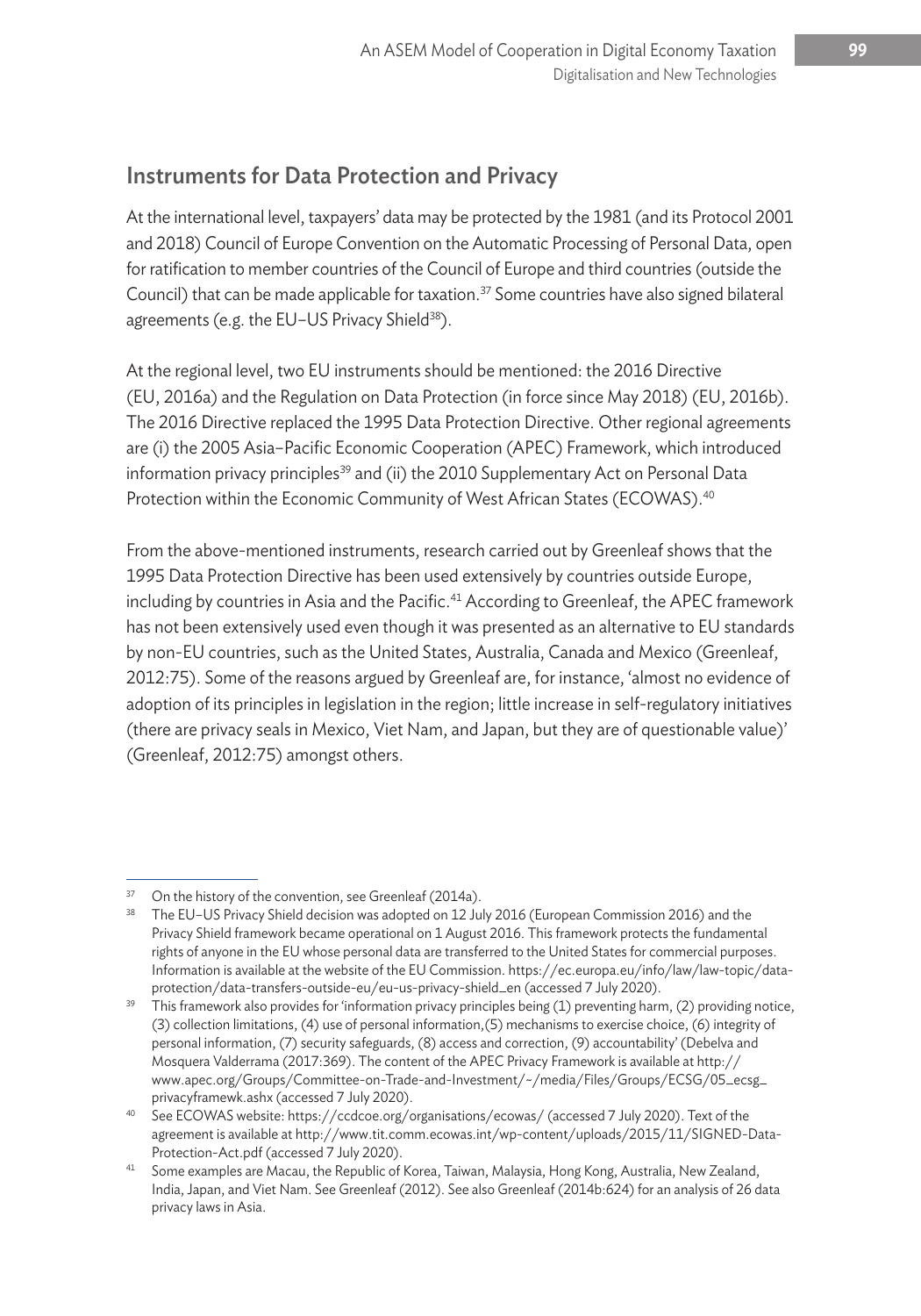Since the 2016 Directive and Regulation are new, further research should be carried out on how their provisions can also be used to enhance data protection and to safeguard the right to privacy. Previously, Mosquera Valderrama et al. (2017) argued in a comparative study that 'in respect of the new EU Data Protection Directive the specific definitions of personal data, genetic data and biometric data (art. 3) and the protection of the processing of these data as special categories of personal (sensitive) data (art. 10) may represent an enhancement since the 1995 Directive'.

Regarding the Council of Europe Convention, the influence outside member countries is still limited since at the time of writing, only eight non-member countries had ratified the convention. Since this is the only multilateral binding convention that can have a worldwide application, $42$  in our view, more work should be carried out by the Council of Europe in promoting the adoption of the convention by non-member countries.<sup>43</sup> One drawback of the convention is that it is only applicable for personal data. Therefore, it is recommended that the Council of Europe extend the protection of this convention to business data, including trade secrets. The main elements of the convention are presented below.

#### **Council of Europe Convention on the Automatic Processing of Personal Data**

In 1981, the Council of Europe adopted Convention 108 for the Protection of Individuals with Regard to Automatic Processing of Personal Data. This convention protects the individual against abuse that may accompany the collection and processing of personal data and at the same time regulates the cross-border flow of personal data (Mosquera Valderrama, 2019). This convention has been amended by two protocols.<sup>44</sup>

The first protocol was approved in 2001 and extended the convention for approval by nonmember countries (countries outside the Council of Europe). The convention has been ratified by the 47 members of the Council of Europe and 8 non-member countries, i.e. Argentina, Cabo Verde, Mauritius, Mexico, Morocco, Senegal, Tunisia, and Uruguay.

The second protocol was approved in May 2018 and was opened for signature as of 25 June 2018.<sup>45</sup> The protocol pursued two main objectives: to deal with the challenges resulting from the use of new information and communication technologies, and to strengthen

<sup>&</sup>lt;sup>42</sup> The use of the convention at a global level has been addressed by Greenleaf (2012:68-92).

<sup>&</sup>lt;sup>43</sup> A reason for countries not participating in the convention has been mentioned by Greenleaf (2012),

who referred to the lack of transparency on accession to the convention.<br>44 Some of the elements analysed in this section have been previously addressed by Mosquera Valderrama, Affuso, and Coco (2019). 45 Details of Treaty No. 223, 10 October 2018. https://www.coe.int/en/web/conventions/full-list/-/

conventions/treaty/223 (accessed 7 July 2020).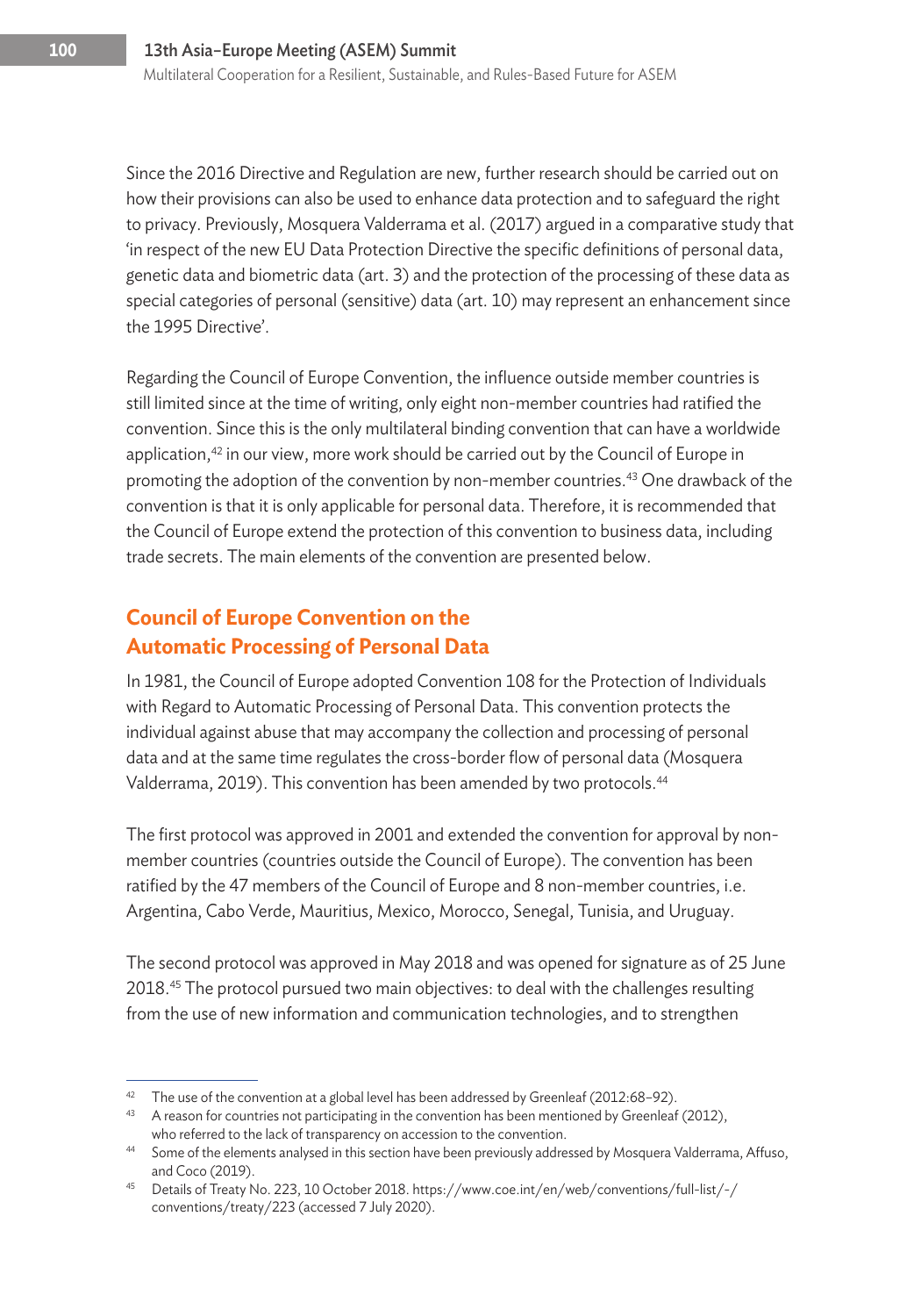the convention's effective implementation. This protocol has been signed by 38 of the 47 members of the Council of Europe and by 3 of 8 non-member countries (Argentina, Tunisia, and Uruguay) for a total of 41 countries.

From the Asian Partner Countries in ASEM, only Russia has signed and ratified Convention 108 and signed the 2018 Protocol (pending ratification). Some ASEM countries have an observer status to Convention 108 (New Zealand, Australia, Indonesia, the Philippines, Japan, and the Republic of Korea).

European countries have signed and ratified Convention 108. As of July 2020, the 2018 Protocol has been signed by almost all EU countries (except Denmark) and it has been ratified by four countries (Bulgaria, Croatia, Poland, and Lithuania).<sup>46</sup>

#### *The convention*

The convention is applicable to automated personal data files and the automatic processing of personal data in the public and private sectors (art. 3).<sup>47</sup> Four articles of the convention that can be relevant for the tax administrations in this digital administration era are art. 5, 6, 7 and 8. Art. 5 addresses the quality of data stating that 'personal data undergoing automatic processing shall be obtained and processed fairly and lawfully, stored for specified and legitimate purposes and not used in a way incompatible with those purposes; adequate, relevant and not excessive in relation to the purposes for which they are stored; accurate and, where necessary, kept up to date; preserved in a form which permits identification of the data subjects for no longer than is required for the purpose for which those data are stored'.<sup>48</sup>

Furthermore, art. 6 addresses protection for special categories of data, stating that 'personal data revealing racial origin, political opinions or religious or other beliefs, as well as personal data concerning health or sexual life, may not be processed automatically unless domestic law provides appropriate safeguards. The same shall apply to personal data relating to criminal convictions'.49

<sup>46</sup> Chart of Signatures and Ratifications of Treaty 223 as of 6 July 2020. https://www.coe.int/en/web/ conventions/full-list/-/conventions/treaty/223/signatures (accessed 7 July 2020).

<sup>&</sup>lt;sup>47</sup> According to art. 2, 'personal data' means any information relating to an identified or identifiable individual ('data subject'); 'automated data file' means any set of data undergoing automatic processing; 'automatic processing' includes the following operations if carried out in whole or in part by automated means: storage of data, carrying out of logical and/or arithmetical operations on those data, their alteration, erasure, retrieval, or dissemination; and 'controller of the file' means the natural or legal person, public authority, agency or any other body who is competent according to the national law to decide what should be the purpose of the automated data file, which categories of personal data should be stored, and which operations should be applied to them (https://rm.coe.int/1680078b37, accessed 7 July 2020).

<sup>48</sup> Convention art. 5.

<sup>49</sup> Convention art. 6.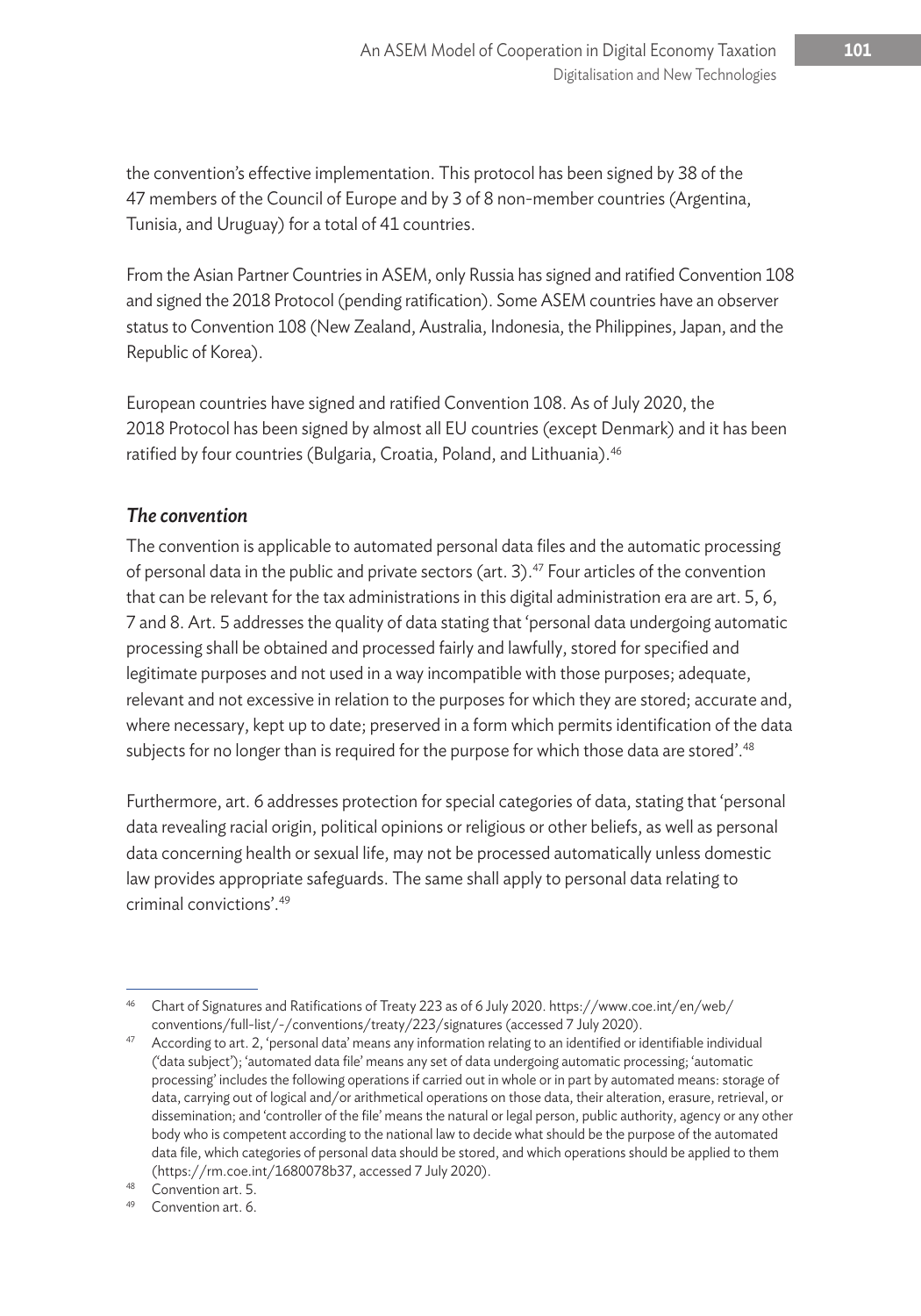Article 7 introduces the data security requirement, stating that 'appropriate security measures shall be taken for the protection of personal data stored in automated data files against accidental or unauthorised destruction or accidental loss as well as against unauthorised access, alteration or dissemination'.50

Article 8 provides additional safeguards for the identified or identifiable natural person (data subject). Accordingly, 'any person shall be enabled:

- to establish the existence of an automated personal data file, its main purposes, as well as the identity and habitual residence or principal place of business of the controller of the file;
- to obtain at reasonable intervals and without excessive delay or expense confirmation of whether personal data relating to him are stored in the automated data file as well as communication to him of such data in an intelligible form;
- to obtain, as the case may be, rectification or erasure of such data if these have been processed contrary to the provisions of domestic law giving effect to the basic principles set out in Articles 5 and 6 of this Convention;
- to have a remedy if a request for confirmation or, as the case may be, communication, rectification or erasure as referred to in paragraphs b and c of this article is not complied with'.<sup>51</sup>

#### *2017 Guidelines and the 2018 Protocol*

The convention has been in place since 1981 (more than 30 years). Therefore, the Council of Europe decided in 2012 to modernise the convention 'to better address emerging privacy challenges resulting from the increasing use of new information and communication technologies (IT), the globalisation of processing operations and the ever greater flows of personal data' (Council of Europe, 2018a).

For this purpose, the Council of Europe commissioned a study for new guidelines (Council of Europe, 2017) on the protection of individuals with regard to the processing of personal data in a world of big data. These guidelines (published in 2017) were discussed in the consultative committee of the convention for the Protection of Individuals with regard to Automatic Process of Personal Data.<sup>52</sup> More recently, new guidelines have been published in 2019 on artificial intelligence (AI) and data protection (Council of Europe, 2019).

<sup>50</sup> Convention art. 7.

<sup>51</sup> Convention art. 8.

 $52$  These guidelines were not accepted by all Council of Europe members. Out of the 50 voting members consulted by written procedure, Denmark, Liechtenstein, and Luxembourg abstained and Germany and Ireland objected.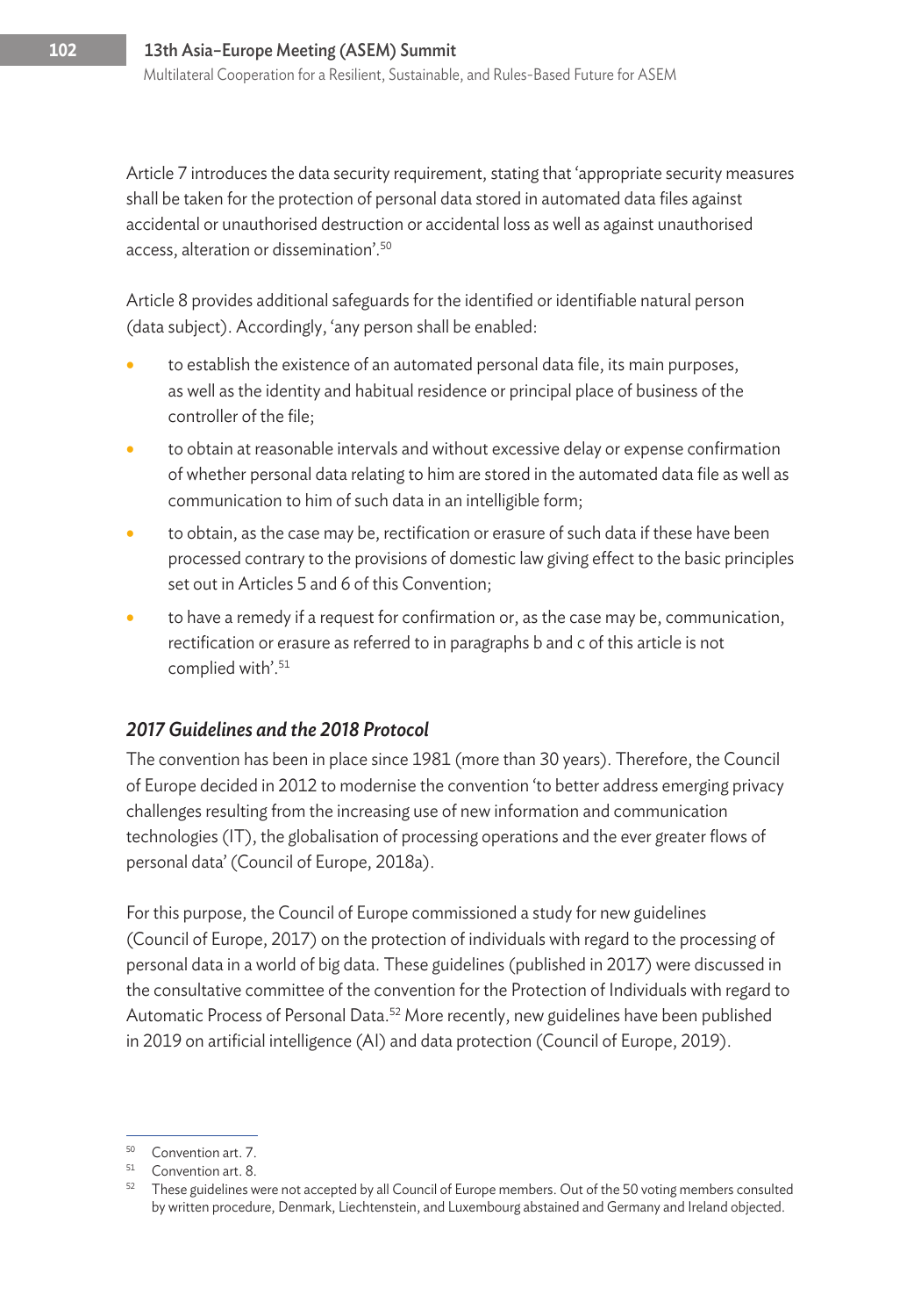These guidelines have not yet been used in the Council of Europe Convention and are therefore outside the scope of this analysis.<sup>53</sup>

The 2017 guidelines on the protection of individuals for the processing of personal data are applicable to big data and big data analytics. In this context the guidelines state that 'in terms of data protection, the main issues do not only concern the volume, velocity, and variety of processed data, but also the analysis of the data using software to extract new and predictive knowledge for decision-making purposes regarding individuals and groups' (Council of Europe, 2017:2). Therefore, the guidelines introduce a precautionary approach in regulating data protection and introducing risk assessment considering the legal, social, and ethical impacts of the use of big data. In addition, controllers should adopt preventive policies to ensure the protection of persons with regard to the processing of personal data, and introduce appropriate measures to identify and mitigate the risks of data processing by introducing measures such as 'by design' and 'by-default' solutions.54

Following to some extent the 2017 Guidelines,<sup>55</sup> the Protocol of 2018 provides for more transparency and protection in data processing and introduces stronger accountability for data controllers and the obligation to declare data breaches. However, one important distinction is that unlike the 2017 Guidelines, no specific reference was made to big data in the 2018 Protocol.<sup>56</sup>

The 2018 Protocol also introduces the legitimacy of data processing (art. 5 of the convention), stating that such 'processing shall be proportionate in relation to the legitimate purpose pursued and reflect at all stages of the processing a fair balance between all interests concerned, whether public or private, and the rights and freedoms at stake'.<sup>57</sup>

<sup>53</sup> According to the Preliminary Introduction, these guidelines provide a set of baseline measures that governments, AI developers, manufacturers, and service providers should follow to ensure that AI applications do not undermine the human dignity and the human rights and fundamental freedoms of every individual, in particular with regard to the right to data protection.

<sup>54</sup> 'By design' refers to appropriate technical and organisational measures taken into account throughout the entire process of data management, from the earliest design stages to implementing legal principles in an effective manner and building data protection safeguards into products and services. According to the 'by default' approach to data protection, the measures that safeguard the rights to data protection are the default setting, and they notably ensure that only personal information necessary for a given processing is processed' (Council of Europe, 2017: 2).

<sup>55</sup> For instance, regarding 'by design' and 'by default' solutions for mitigating risks in the processing of personal data, see Para. 2.5.(2) of Council of Europe (2017) and art. 10 of the 2018 Protocol and para. 89 of the Explanatory Statement (Council of Europe, 2018b).

<sup>&</sup>lt;sup>56</sup> For instance, in a word search for 'big data' in the 2017 Guidelines, 'big data' is mentioned 33 times, whereas in the 2018 Protocol there are no matches. Clearly, the guidelines wanted to give specific provisions to regulate big data and to address the impact of big data processing and its broader ethical and social implications for safeguarding human rights and fundamental freedoms.

<sup>57</sup> See art. 7 of the 2018 Protocol.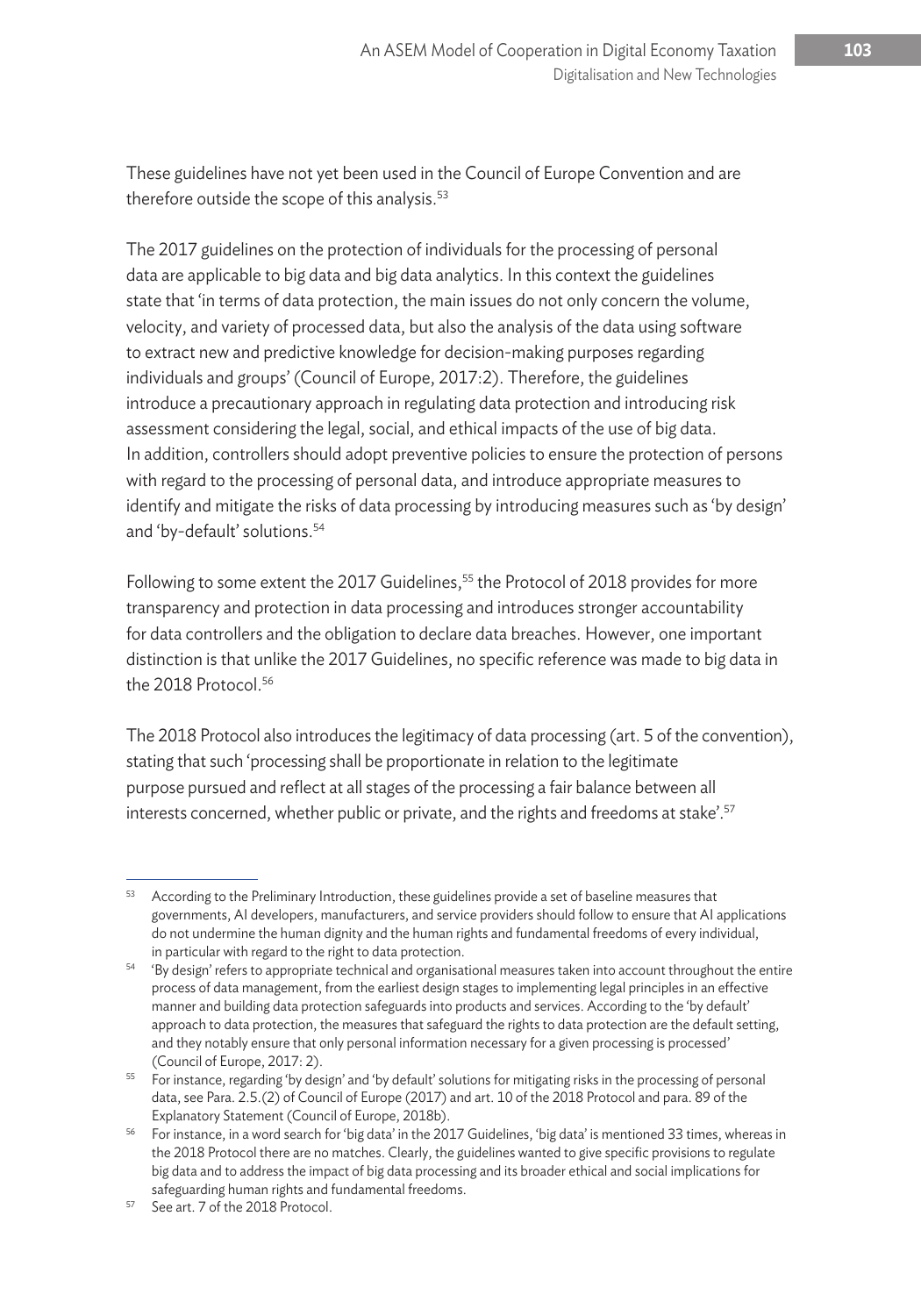Furthermore, art. 6 states that the safeguards for the processing of data should include genetic data, personal data (including sensitive data), and biometric data. The controller also has the requirement to notify data breaches.

Even though big data is not specifically mentioned in the text of the Protocol, it introduces new rights for persons in an algorithmic decision-making context. These rights are particularly relevant in connection with the development of data analytics and artificial intelligence. Accordingly, art. 9 (1[a] and [c]) of the 2018 Protocol, respectively, state that the data subjects have the right (i) 'not to be subject to a decision significantly affecting him or her based solely on an automated processing of data without having his or her views taken into consideration' and (ii) 'to obtain, on request, knowledge of the reasoning underlying data processing where the results of such processing are applied to him or her'.<sup>58</sup>

In addition, the 2018 Protocol includes the obligation of the controller and data processors to introduce privacy by design principle and privacy by default (art. 10, 2018 Protocol). For privacy by design (art. 10[1]), these obligations include: '(i) the implementation by controllers/processors of technical and organizational measures, which take into account the implications of the right to the protection of personal data at all stages of the data processing; (ii) the examination, prior to the commencing of such processing, of the likely impact of intended data processing on data subjects' rights and fundamental freedoms; and (iii) the design of the data processing in such a way that it prevents (or minimises) the risks of interference with those rights and fundamental freedoms. These changes aim to make data controllers/processors aware of the data protection risks of processing big data, and to take them into account when designing their data processing systems' (Mosquera Valderrama, 2019).

For privacy by default, the 2018 Protocol states that controllers and processors should implement technical and organisational measures that take into account the implications of the right to the protection of personal data at all stages of the data processing process (art. 10[3]). The explanatory statement to the Protocol further elaborates on this privacy by default principle: 'When setting up the technical requirements for default settings, controllers and processors should choose privacy-friendly standard configurations so that the usage of applications and software does not infringe the rights of the data subjects (data protection by default), notably to avoid processing more data than necessary to achieve the legitimate purpose. For example, social networks should be configured by default so as to share posts or pictures only with restricted and chosen circles and not with the whole internet'.59

See also para. 75 and 77 of the Explanatory Statement (Council of Europe, 2018b).

<sup>&</sup>lt;sup>59</sup> See para. 89 of the Explanatory Statement (Council of Europe, 2018a).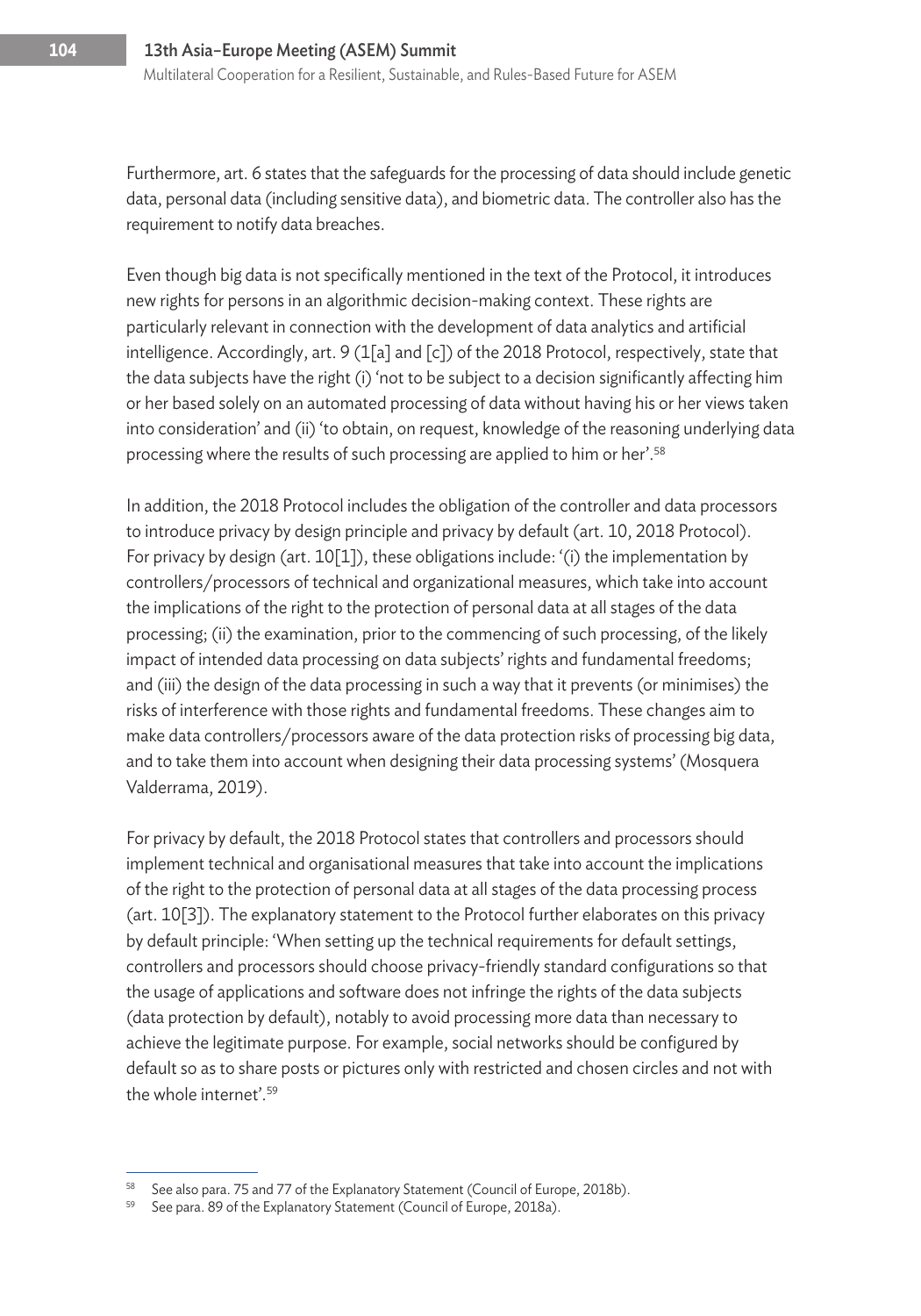# **EU General Data Protection Directive and Regulation**

The EU Data Protection Directive (EU) 2016/680 and Regulation (EU) 2016/679 (in force since 25 May 2018) apply to the processing of personal data wholly or partially by automated means as well as for non-automatic processing.<sup>60</sup> The 2016 Directive and Regulation do not specifically refer to big data. However, in a document from the European Commission on data protection and big data, <sup>61</sup> the EU Commission stated that 'Big Data analytics does not always involve personal data. But, when it does, it should comply with the rules and principles of data protection: the EU's Charter of Fundamental Rights says that everyone has the right to personal data protection in all aspects of life: at home, at work, whilst shopping, when receiving medical treatment, at a police station or on the Internet. Big Data is no different' (European Commission, 2018).

Like the 2018 Protocol to the Council of Europe Convention, the regulation introduces the obligation of data controllers to introduce 'privacy by design', or 'by default' mechanisms. The regulation states that 'the controller should adopt internal policies and implement measures which meet in particular the principles of data protection by design and data protection by default. Such measures could consist, inter alia, of minimising the processing of personal data, pseudonymising personal data as soon as possible, transparency with regard to the functions and processing of personal data, enabling the data subject to monitor the data processing, enabling the controller to create and improve security features. When developing, designing, selecting and using applications, services and products that are based on the processing of personal data or process personal data to fulfil their task, producers of the products, services and applications should be encouraged to take into account the right to data protection when developing and designing such products, services and applications and, with due regard to the state of the art, to make sure that controllers and processors are able to fulfil their data protection obligations'.<sup>62</sup>

Regarding the processing of personal data, the regulation also states that 'the processing of personal data by those public authorities should comply with the applicable data-protection rules according to the purposes of the processing'. These public authorities include tax and customs authorities (para. 31 of the regulation [EU, 2016b]).

<sup>60</sup> See EU data protection rules website. https://ec.europa.eu/info/law/law-topic/data-protection/eu-dataprotection-rules\_en#documents (accessed 7 July 2020).

 $61$  See European Commission (2018). A definition of big data is also given, stating that 'the term 'Big Data' refers to large amounts of different types of data produced from various types of sources, such as people, machines or sensors. This data could be climate information, satellite imagery, digital pictures and videos, transition records or GPS signals. Big Data may involve personal data: that is, any information relating to an individual, and can be anything from a name, a photo, an email address, bank details, posts on social networking websites, medical information, or a computer IP address'.<br><sup>62</sup> See para. 78 of the regulation (EU, 2016b). See also para. 63 of the Directive (EU, 2016a).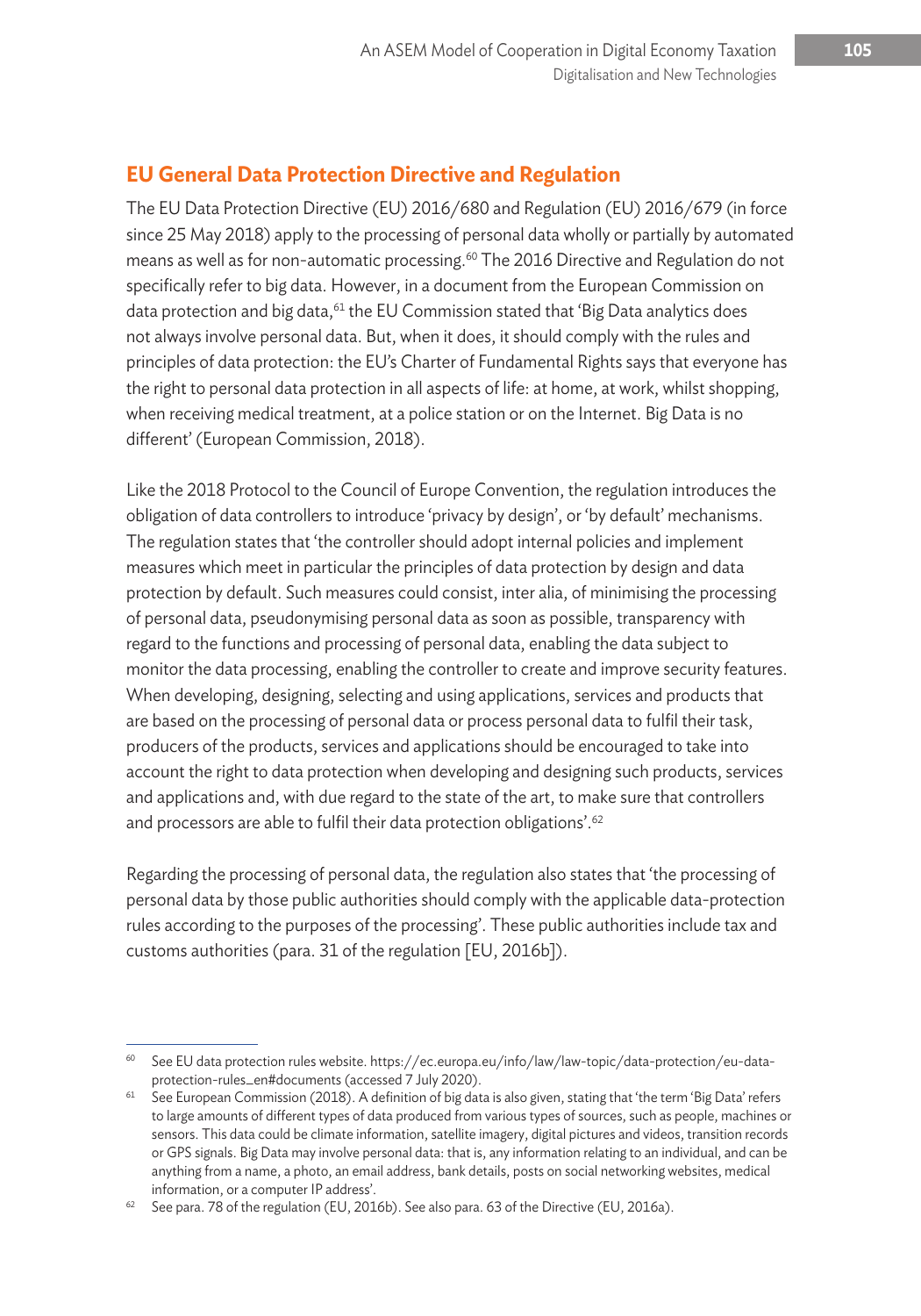Automated decision making is also protected in the regulation. Para. 71 states that a decision (and profiling) that affects a data subject cannot be taken only based on automated processing unless that decision making is 'expressly authorised by Union or Member State law to which the controller is subject, including for fraud and tax-evasion monitoring and prevention purposes conducted in accordance with the regulations, standards and recommendations of Union institutions or national oversight bodies and to ensure the security and reliability of a service provided by the controller, or necessary for the entering or performance of a contract between the data subject and a controller, or when the data subject has given his or her explicit consent'.<sup>63</sup> However, this decision making should be subject to 'suitable safeguards, which should include specific information to the data subject and the right to obtain human intervention, to express his or her point of view, to obtain an explanation of the decision reached after such assessment and to challenge the decision'.<sup>64</sup>

# Final Remarks and Recommendations

This chapter has addressed the challenges faced by Asia and Europe regarding the use of new technologies by tax administrations and the protection of taxpayers' rights. To facilitate the exchange of best practices in the framework of ASEM connectivity and cooperation, this chapter has addressed developments in Europe and Asia and the Pacific, including also the work carried out by international organisations (the Asian Development Bank and the OECD) and regional tax administration networks (CIAT, IOTA, BRITACOM, and SGATAR).

The first recommendation is for countries in the ASEM network to be aware of the challenges that tax administrations face in the collection of tax information (traditional and digital sources) and invest in their data management strategies. These strategies should be (i) long term strategies and (ii) take into account the use of diagnostic, predictive, and prescriptive analytics. Furthermore, countries should also invest in improving their digital infrastructure, which includes the introduction of common transmission systems and software for the analysis of big data.

For this purpose, it is important to organise regional meetings for tax administrations to present their tax digitalisation challenges and to exchange best practices. These meetings could be similar to TADEUS (an EU yearly summit of the heads of tax administrations) but with countries participating in the ASEM network. Furthermore, since there are 27 countries participating as Asian Partner countries in ASEM, some countries may conclude memorandums of understanding to enhance cooperation to tackle tax evasion and tax fraud based on the needs of the countries (as has been done in the BENELUX initiatives).

See para. 71 of the regulation (EU, 2016b).

<sup>&</sup>lt;sup>64</sup> See para. 71 of the regulation (EU, 2016b).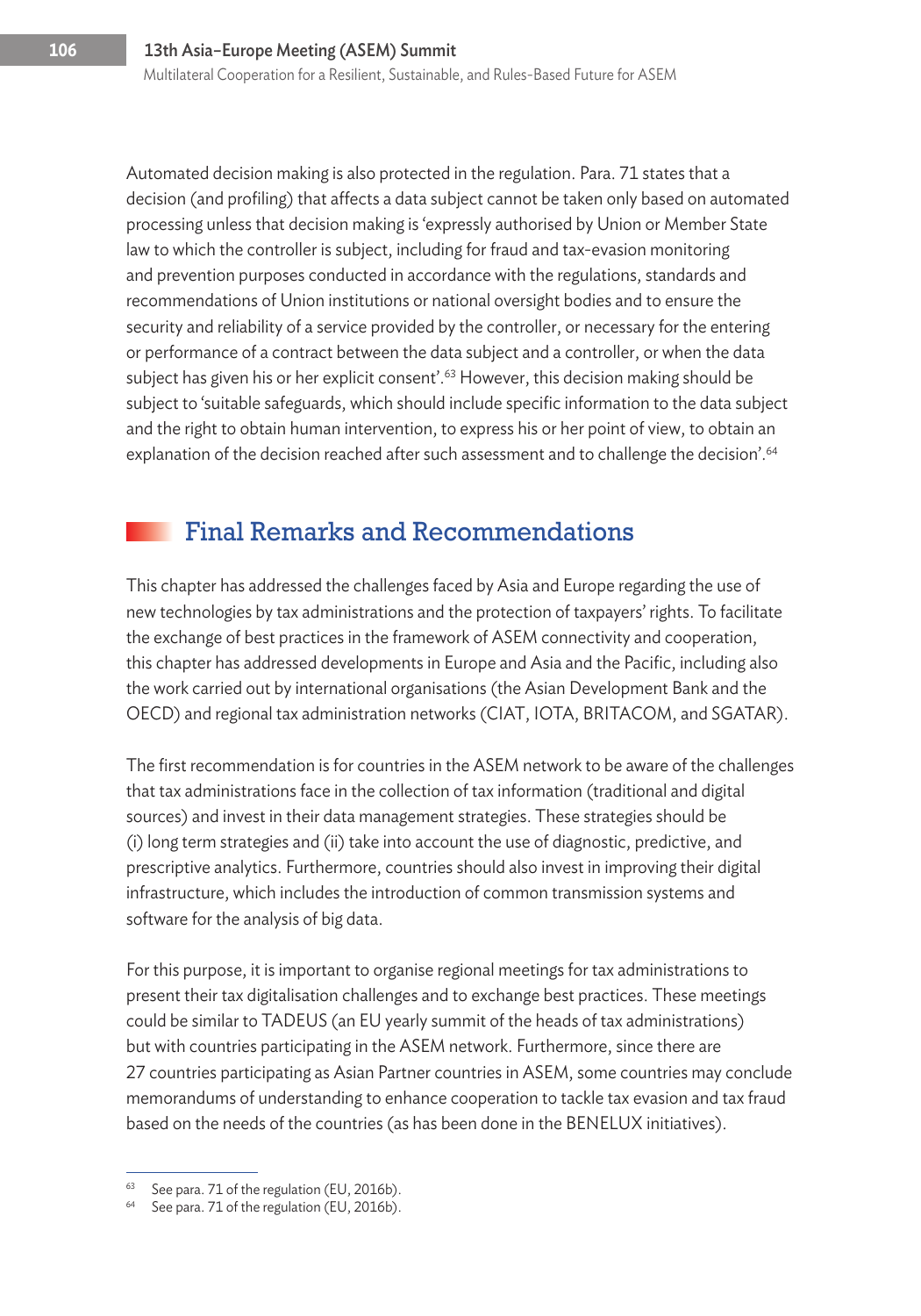The second recommendation addresses the instruments to safeguard the protection of taxpayers' rights. Countries in the Asia and Pacific region have introduced rules to protect personal data and the right to privacy, mainly following the 1995 EU Data Protection Directive. However, this directive has been updated to include, amongst others, the use of personal data, genetic data, and biometric data. Therefore, we recommend to countries to introduce changes to the data protection laws following the EU 2016 Directive on Data Protection and the Regulation. As has been done in the Council of Europe Convention (2018 Protocol), it is also recommended that countries include references to big data or data analytics, including the rights of persons (data subjects), in an algorithmic decisionmaking context.

Finally, regarding the automatic processing of personal data, we argue that the Council of Europe Convention and its 2018 Protocol is an instrument that countries need to ratify. Therefore, further research should be carried out on the application of the convention for the collection and exchange of taxpayers' information.

The ASEM cooperation in digital connectivity is well placed to take these recommendations forward. When Asia and Europe are moving towards a digital economy – albeit at a different pace – an early convergence and cooperation programme for capacities and digitalisation should be a highlight of the Leaders statement of the 13th ASEM Summit (ASEM13) in Cambodia in 2021.

*Note: The author acknowledges the Lead Research GLOBTAXGOV Project European Research Council funded project (Grant Agreement 758671).*

# REFERENCES

Araki, S. and S. Nakabayashi (eds.) (2018), *Tax and Development: Challenges in Asia and the Pacific*. Tokyo: Asian Development Bank Institute. https://www.adb.org/publications/taxand-development-challenges-in-asia-pacific (accessed 7 July 2020).

Asian Development Bank (ADB) (2018), *A Comparative Analysis of Tax Administration in Asia and the Pacific: 2018 Edition*. Manila: ADB. https://www.adb.org/sites/default/files/ publication/441166/tax-administration-asia-pacific-2018.pdf (accessed 7 July 2020).

ADB (2020), *A Comparative Analysis of Tax Administration in Asia and the Pacific: 2020 Edition*. Manila: ADB. https://www.adb.org/publications/comparative-analysis-taxadministration-asia-pacific-2020 (accessed 7 July 2020).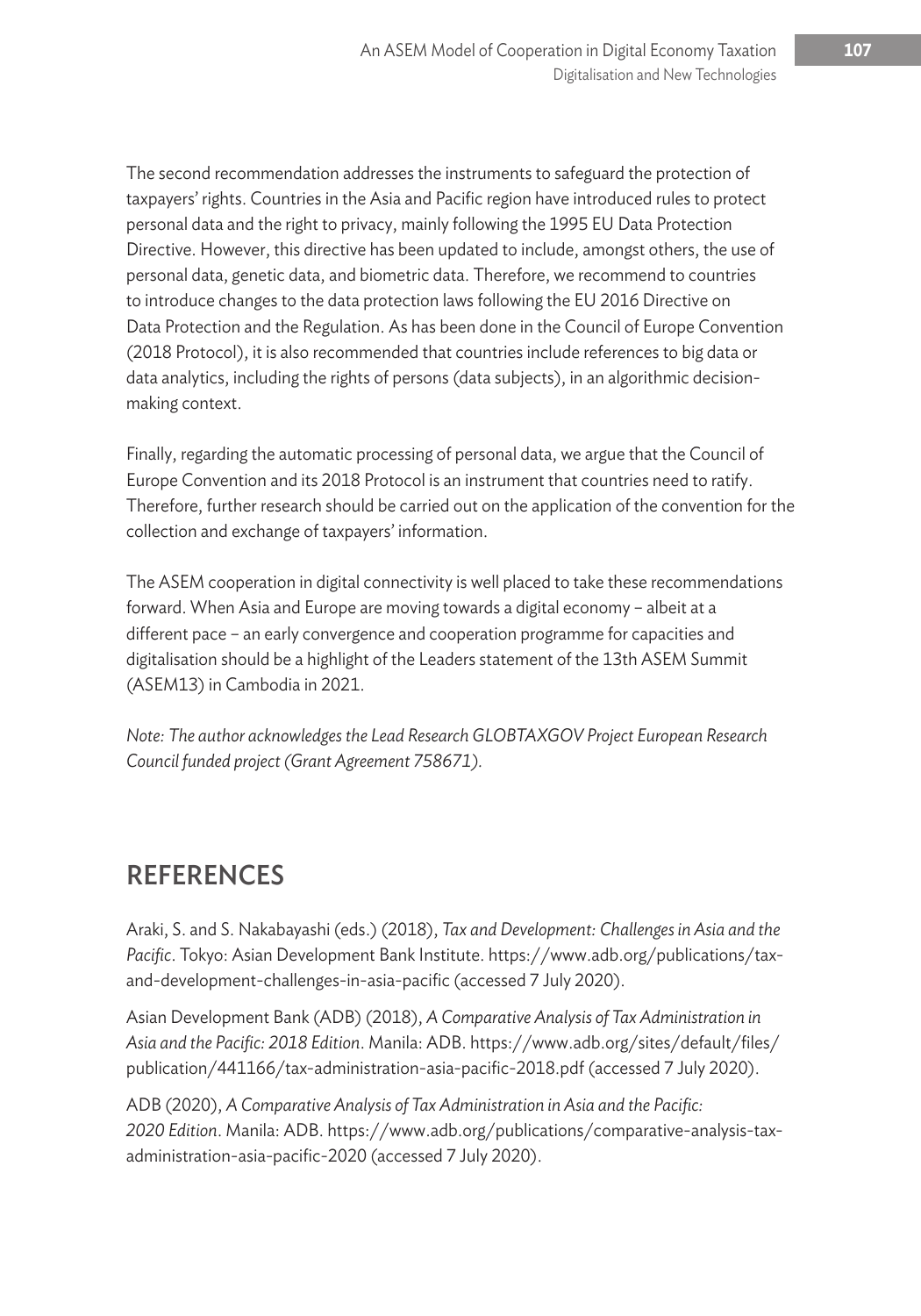Benelux (2019), *Benelux-landen versterken hun samenwerking in de strijd tegen fiscale fraude*. 10 October. https://www.benelux.int/nl/nieuws/benelux-landen-versterken-hunsamenwerking-de-strijd-tegen-fiscale-fraude (accessed 7 July 2020).

Burgers, I.J.J. and D. Criclivaia (2016), 'Joint Tax Audits: Which Countries May Benefit Most?' *World Tax Journal*, 8(3), Amsterdam, International Bureau of Fiscal Documentation IBFD, pp. 306–355.

Cadesky, M., I. Hayes, and D. Russell (2015), *Towards Greater Fairness in Taxation: A Model Taxpayer Charter*. AOTCA, CFE, and STEP. https://www.nob.net/sites/default/files/ content/article/uploads/brochure\_taxpayer\_0.pdf (accessed 7 July 2020).

Calderon, J.M. and J.S. Ribeiro (2020), 'Fighting Tax Fraud through Artificial Intelligence Tools: Will the Fundamental Rights of Taxpayers Survive the Digital Transformation of Tax Administrations?', *European Taxation*, 60(7), International Bureau of Fiscal Documentation IBFD. Online Publications.

Chen, J., S. Grimshaw, and G.D. Myles (2017), 'Chapter 5: Testing and Implementing Digital Tax Administration in Digital Revolutions in Public Finance', in S. Gupta, M. Keen, A. Shah, and G. Verdier (eds.) (2017), The United States. Washington, DC: International Monetary Fund. https://doi.org/10.5089/9781484315224.071 (accessed 7 July 2020).

CIAT and IOTA (2018), *Tax Administrations and the Challenges of the Digital World: Summary Report*. CIAT and IOTA. https://www.iota-tax.org/sites/default/files/ documents/publications/Reports/lisbontax\_summit\_-\_summary\_report\_final.pdf (accessed 7 July 2020).

Čičin-Šain, N., T. Ehrke-Rabel, and J. Englisch (2018), 'International – Joint Audits: Applicable Law and Taxpayer Rights', *World Tax Journal,* 10(4), Amsterdam, International Bureau of Fiscal Documentation IBFD, pp. 585–631.

Council of Europe (2017), *Guidelines on the Protection of Individuals with Regard to the Processing of Personal Data in a World of Big Data*. https://rm.coe.int/16806ebe7a (accessed 7 July 2020).

Council of Europe (2018a), *Explanatory Report to the Protocol Amending the Convention for the Protection of Individuals with Regard to Automatic Processing of Personal Data*. https://rm.coe. int/CoERMPublicCommonSearchServices/DisplayDCTMContent?documentId=09000016 808ac91a (accessed 7 July 2020).

Council of Europe (2018b), *Convention 108+: Convention for the Protection of Individuals with Regard to the Processing of Personal Data.* https://rm.coe.int/convention-108-conventionfor-the-protection-of-individuals-with-regar/16808b36f1 (accessed 7 July 2020).

Council of Europe (2019), *Guidelines on Artificial Intelligence and Data Protection*. https://rm.coe.int/guidelines-on-artificial-intelligence-and-data-protection/168091f9d8 (accessed 7 July 2020).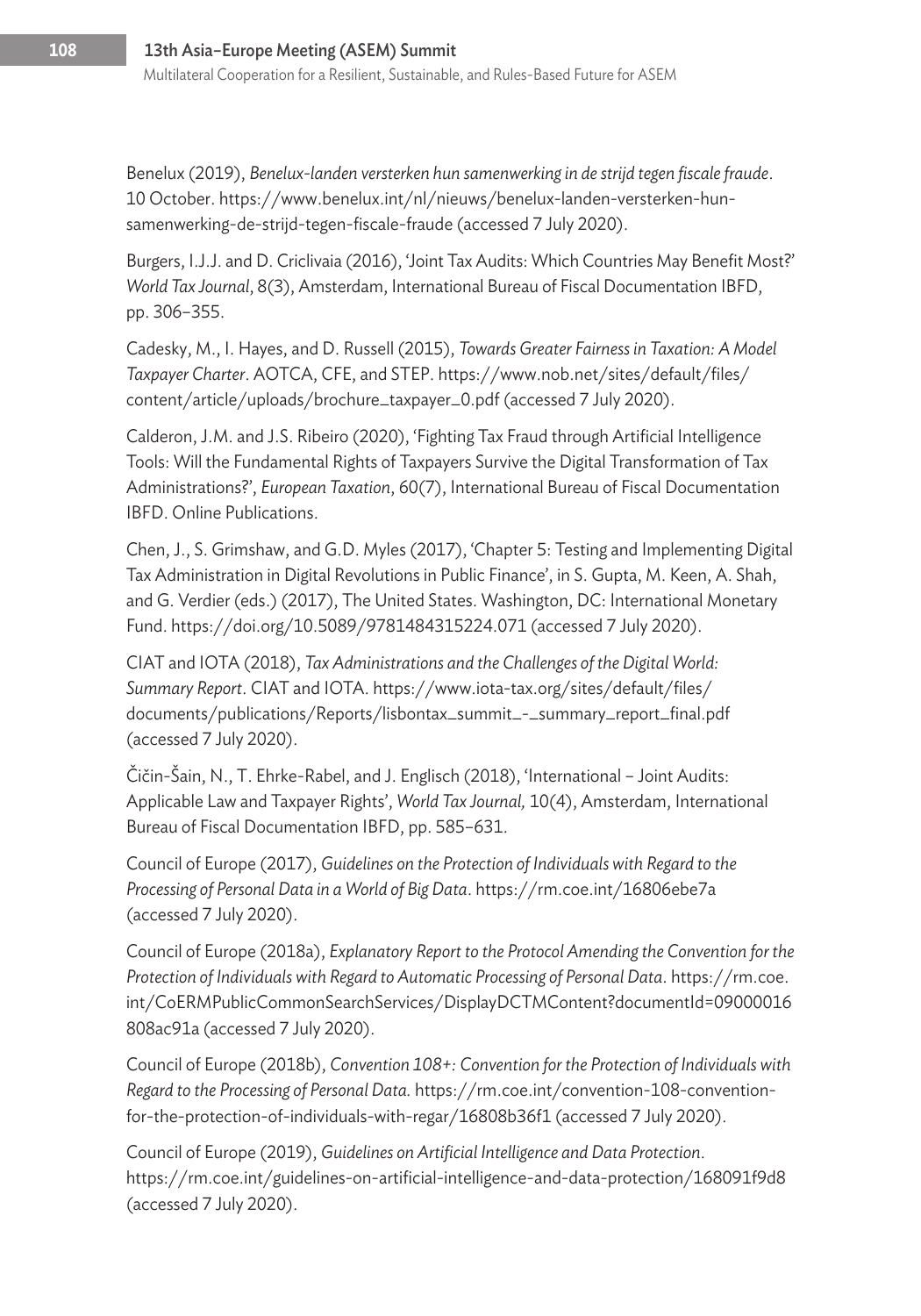D'souza, C. (2019), *Big Data and Trade Secrets (A General Analysis)*. http://dx.doi. org/10.2139/ssrn.3316328 (accessed 7 July 2020).

Debelva, F. and I.J.M. Mosquera Valderrama (2017), 'Privacy and Confidentiality in Exchange of Information Procedures: Some Uncertainties, Many Issues, but Few Solutions', *Intertax*, 45(5), pp. 362–381.

European Commission (2016), *EU–US Privacy Shield.* https://ec.europa.eu/info/ law/law-topic/data-protection/data-transfers-outside-eu/eu-us-privacy-shield\_en (accessed 7 July 2020).

European Commission (2018), *The EU Data Protection Reform and Big Data*. https:// op.europa.eu/en/publication-detail/-/publication/51fc3ba6-e601-11e7-9749- 01aa75ed71a1 (accessed 7 July 2020).

European Union (EU) (2016a), *Directive (EU) 2016/680 of the European Parliament and of the Council of 27 Apr. 2016 on the Protection of Natural Persons with Regard to the Processing of Personal Data by Competent Authorities for the Purposes of the Prevention, Investigation, Detection or Prosecution of Criminal Offences or the Execution of Criminal Penalties, and on the Free Movement of Such Data*. https://eur-lex.europa.eu/legal-content/EN/TXT/PDF/?uri= CELEX:32016L0680&from=EN (accessed 7 July 2020).

EU (2016b), *Regulation (EU) 2016/679 of the European Parliament and of the Council of 27 Apr. 2016 on the Protection of Natural Persons with Regard to the Processing of Personal Data and on the Free Movement of Such Data, and Repealing Directive 95/46/EC (General Data Protection Regulation)*. https://eur-lex.europa.eu/eli/reg/2016/679/oj (accessed 7 July 2020).

Greenleaf, G. (2012), 'The Influence of European Data Privacy Standards Outside Europe: Implications for Globalization of Convention 108', *International Data Privacy Law*, 2(2), p. 75.

Greenleaf, G. (2014a), 'A World Data Privacy Treaty? 'Globalisation' and 'Modernisation' of Council of Europe Convention 108', in N. Witzleb, D. Lindsay, M. Paterson, and S. Rodrick (eds.), *Emerging Challenges in Privacy Law: Comparative Perspectives*. Cambridge: Cambridge University Press, pp. 92–138.

Greenleaf, G. (2014b), *Asian Data Privacy Laws: Trade and Human Rights Perspectives*. Oxford University Press, p. 624.

Gupta, S., M. Keen, A. Shah, and G. Verdier (2017), *Digital Revolutions in Public Finance*. Washington, DC. International Monetary Fund. https://www.elibrary.imf.org/view/ IMF071/24304-9781484315224/24304-9781484315224/Other\_formats/Source\_ PDF/24304-9781484316719.pdf (accessed 7 July 2020).

Highfield, R. (2017), 'Adopting the New International Tax Rules and Standards', *The Governance Brief*. Manila: Asian Development Bank, p. 29.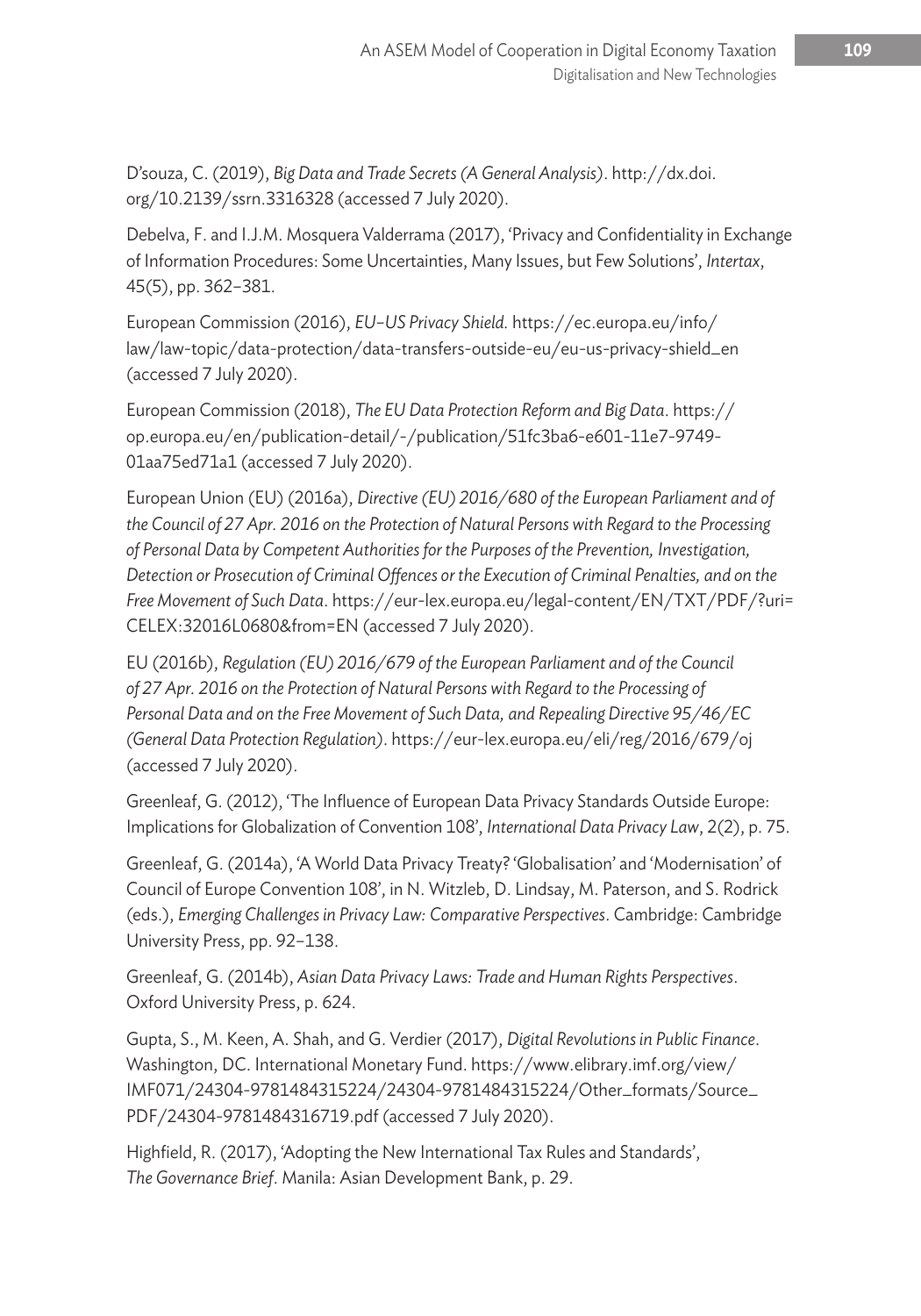Houser, K.A. and D. Sanders (2017), 'The Use of Big Data Analytics by the IRS: Efficient Solutions or the End of Privacy as We Know It?' *Vanderbilt Journal of Entertainment & Technology Law*, 19(4). p. 817. https://www.law.columbia.edu/sites/default/files/ microsites/public-integrity/article\_the\_use\_of\_big\_data\_analytics\_by\_the\_irs\_efficient\_ solutions\_or\_the\_end\_of\_privacy\_as\_we\_1.pdf (accessed 7 July 2020).

International Chamber of Commerce (ICC) (2020), *ICC BRITACOM Report: Digitalisation of Tax Administration: A Business Perspective*. https://iccwbo.org/content/uploads/ sites/3/2020/03/icc-report-britacom-tax-digitalisation-2020.pdf (accessed 7 July 2020).

International Monetary Fund (IMF). 2007. *Manual on Fiscal Transparency*. Washington, DC.

Kanbur, R. (2017), 'The Digital Revolution and Targeting Public Expenditure for Poverty Reduction', in S. Gupta, M. Keen, A. Shah, and G. Verdier (eds.), *Digital Revolutions in Public Finance*. International Monetary Fund. https://doi.org/10.5089/9781484315224.071 (accessed 7 July 2020).

Krishna, A., M. Fleming, and S. Assefa (2017), 'Instilling Digital Trust: Blockchain and Cognitive Computer for Government', in S. Gupta, M. Keen, A. Shah, and G. Verdier (eds.), *Digital Revolutions in Public Finance*. Washington, DC: International Monetary Fund. https://doi.org/10.5089/9781484315224.071 (accessed 7 July 2020).

Mantelero, A. (2017), 'Regulating Big Data. The Guidelines of the Council of Europe in the Context of the European Data Protection Framework', *Computer Law & Security Review*, 33(5), pp. 584–602.

Microsoft and PwC (2018), *The Data Intelligent Tax Administration: Meeting the Challenges of Big Data and Analytics.* PwC. https://www.pwc.nl/nl/assets/documents/the-dataintelligent-tax-administration-whitepaper.pdf (accessed 7 July 2020).

Mosquera Valderrama, I.J. (2019), 'Processing Personal and Business Data and the Rule of Law in the Era of Digital Trade', *Central European Political Science Review,* 76(20), pp. 111–128.

Mosquera Valderrama, I.J., O. Affuso, and A. Coco (2019), 'A Multidisciplinary Regulatory Approach to Big Data and the Rule of Law', *Glob Tax Gov*, 1 January. https://globtaxgov. weblog.leidenuniv.nl/2019/01/01/a-multidisciplinary-regulatory-approach-to-big-dataand-the-rule-of-law/ (accessed 7 July 2020).

Mosquera Valderrama, I.J.M., A. Mazz, L.F. Schoueri, N. Quiñones, J. Roeleveld, P. Pistone, and F. Zimmer (2017), 'The Rule of Law and the Effective Protection of Taxpayers' Rights in Developing Countries', *WU International Taxation Research Paper Series* No. 10. https://ssrn.com/abstract=3034360 (accessed 7 July 2020).

Organisation for Economic Co-operation and Development (OECD) (2003), *Taxpayers Rights and Obligations*. Centre for Tax Policy and Administration. Paris. ww.oecd.org/tax/administration/Taxpayers'\_Rights\_and\_Obligations-Practice\_Note.pdf (accessed 7 July 2020).